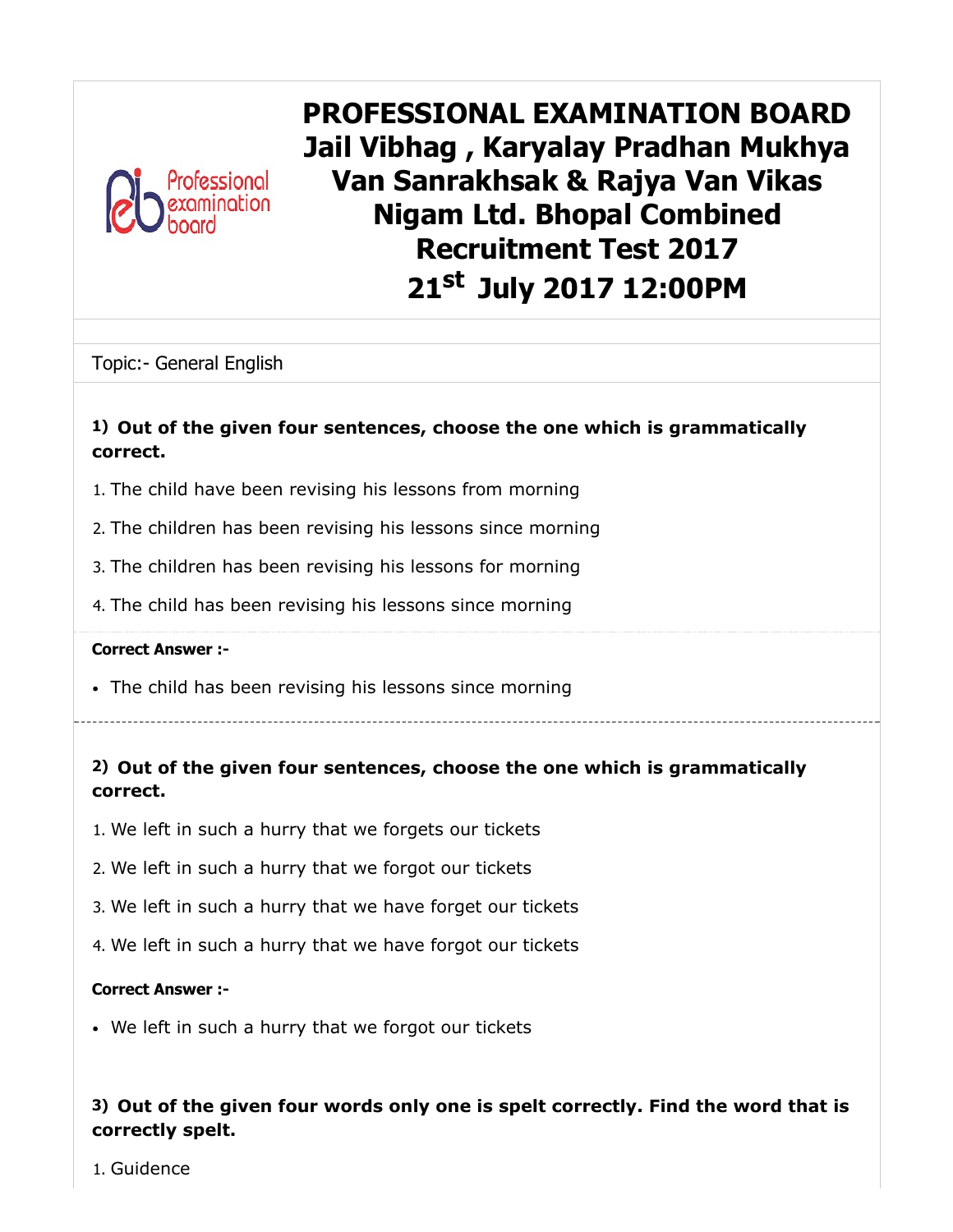| 2. Intelligance                                                                                                                                                                      |
|--------------------------------------------------------------------------------------------------------------------------------------------------------------------------------------|
| 3. Appliance                                                                                                                                                                         |
| 4. Ignorence                                                                                                                                                                         |
| <b>Correct Answer :-</b>                                                                                                                                                             |
| • Appliance                                                                                                                                                                          |
| 4) Out of the given four words only one is not spelt correctly. Find the word                                                                                                        |
| that is not correctly spelt.                                                                                                                                                         |
| 1. Accesible                                                                                                                                                                         |
| 2. Acceptable                                                                                                                                                                        |
| 3. Accidentally                                                                                                                                                                      |
| 4. Accommodate                                                                                                                                                                       |
| <b>Correct Answer :-</b>                                                                                                                                                             |
| • Accesible                                                                                                                                                                          |
|                                                                                                                                                                                      |
|                                                                                                                                                                                      |
| 5) DIRECTIONS: Fill in the blank with the correct article.                                                                                                                           |
| We studied _________ Bible in our English course.                                                                                                                                    |
| 1. No article required                                                                                                                                                               |
| 2. the                                                                                                                                                                               |
| 3. an                                                                                                                                                                                |
| 4. a                                                                                                                                                                                 |
| <b>Correct Answer :-</b>                                                                                                                                                             |
| $\cdot$ the                                                                                                                                                                          |
|                                                                                                                                                                                      |
| 6) DIRECTIONS: In the given sentence there might be an error. Find out which<br>part of the sentence has an error. If there is no error, mark your answer as (d)<br>i.e. 'No error'. |
| The river Nile in Africa (a)/ is longer then $(b)$ / the river Ganga in India. (c)/<br>No Error (d)                                                                                  |
| 1. $(a)$                                                                                                                                                                             |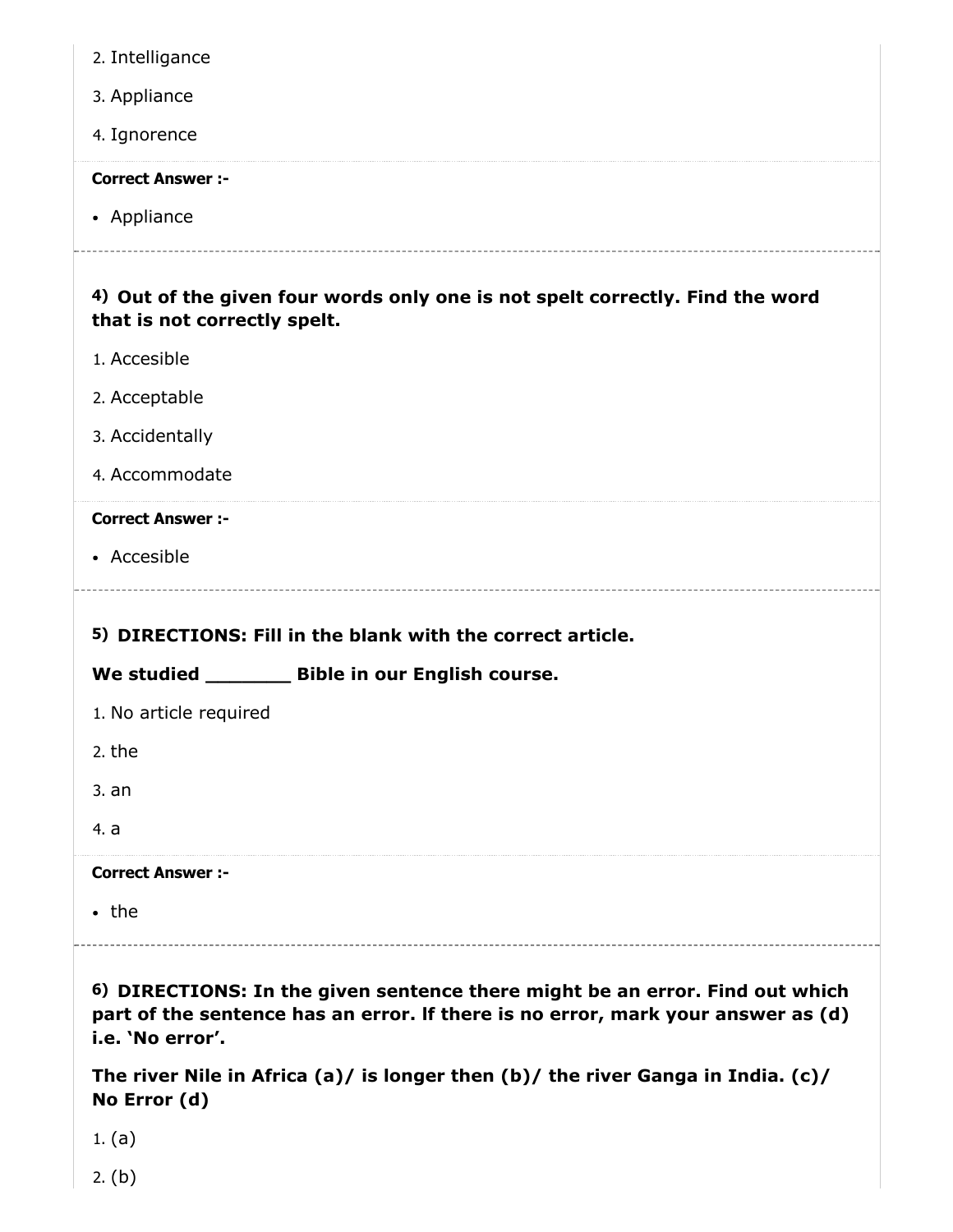| M.<br>۰. | . . |  |
|----------|-----|--|
|----------|-----|--|

4. (c)

#### Correct Answer :-

 $\bullet$  (b)

# 7) DIRECTIONS: A sentence with an underlined word is given below. Find the word which is opposite to the highlighted word from the given options.

# I would have plenty of time to reach home.

1. lack

2. enough

3. required

4. sufficient

# Correct Answer :-

• lack

# 8) DIRECTIONS: Find the word which can be replaced for the given sentence.

# A person who can neither read nor write.

- 1. Credible
- 2. Meticulous
- 3. Fastidious
- 4. Illiterate

# Correct Answer :-

• Illiterate

# 9) DIRECTIONS: Find the word which can be replaced for the given sentence.

# The place or shelter of an Eskimo.

- 1. Hangar
- 2. Caravan
- 3. Igloo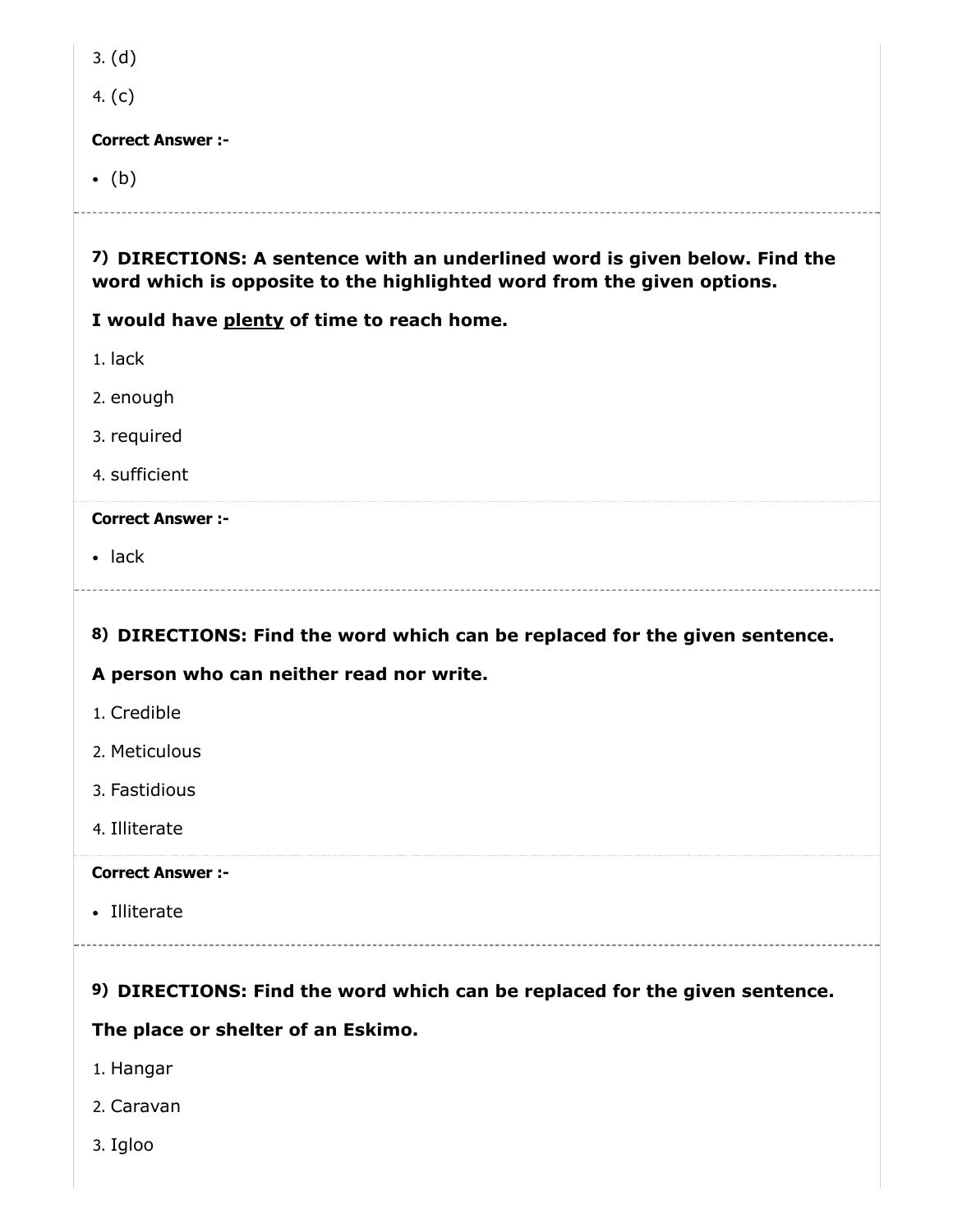4. Hamlet

#### Correct Answer :-

• Igloo

10) DIRECTIONS: A sentence with an underlined idiomatic expression is given. What is the meaning of this idiomatic expression 'A feather in one's cap' in the sentence given below?

If this clinical trial is successful, it will be a real feather in her cap.

- 1. an obstacle that hinders the progress
- 2. None of the above
- 3. a dress or accessory that helps you look beautiful
- 4. an achievement that you can be proud of

#### Correct Answer :-

• an achievement that you can be proud of

11) DIRECTIONS: A sentence with an underlined idiomatic expression is given. What is the meaning of this idiomatic expression 'turned over a new leaf' in the sentence given below?

#### She turned over a new leaf and started reaching the office on time.

- 1. None of the above
- 2. to openly defy someone
- 3. to change your behavior in a positive way
- 4. to refuse to change your behavior

#### Correct Answer :-

• to change your behavior in a positive way

### 12) DIRECTIONS: A sentence with an underlined word is given below. Find the Word which is most similar in meaning to the underlined word.

Our conversation came to an **abrupt** end when George burst into the room.

1. sudden

2. desired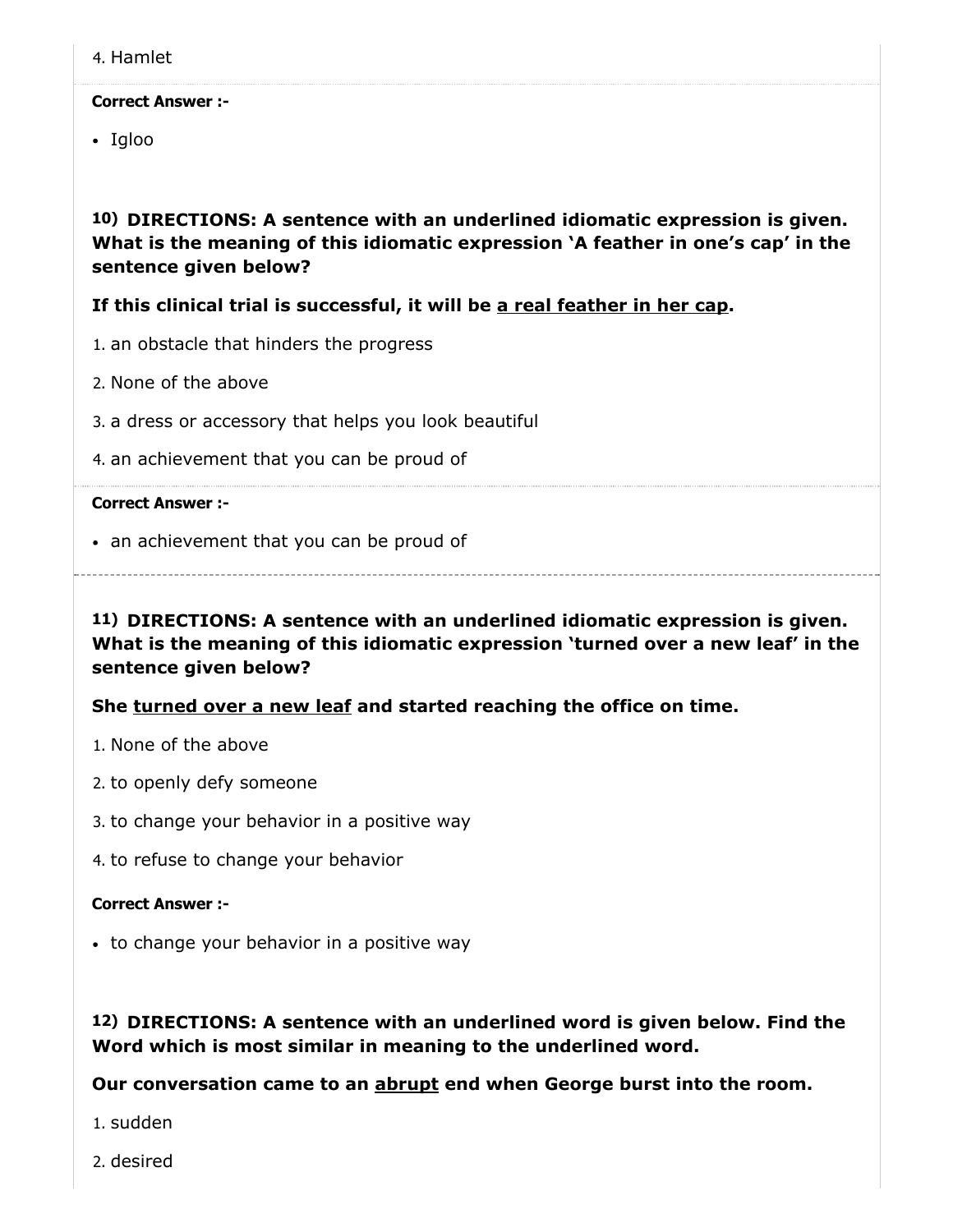|  | 3. planned |
|--|------------|
|--|------------|

#### 4. elongated

#### Correct Answer :-

• sudden

13) DIRECTIONS: A sentence with an underlined word is given below. Find the word which is opposite to the highlighted word from the given options.

He attacked the man with a broken bottle.

1. slay

2. hit

3. invaded

4. defended

#### Correct Answer :-

defended

14) DIRECTIONS: In the given sentence there might be an error. Find out which part of the sentence has an error. lf there is no error, mark your answer as (d) i.e. 'No error'.

|  |  |  | They are (a)/ proud of their father. (b)/ Are they? (c)/ No Error (d) |  |  |
|--|--|--|-----------------------------------------------------------------------|--|--|
|  |  |  |                                                                       |  |  |

- 1. (a)
- 2. (b)
- 3. (d)
- 4. (c)

#### Correct Answer :-

 $\bullet$  (c)

# 15) DIRECTIONS: Fill in the blank with the correct Preposition.

#### There is a mirror \_\_\_\_\_\_\_\_ the sink.

- 1. above
- 2. into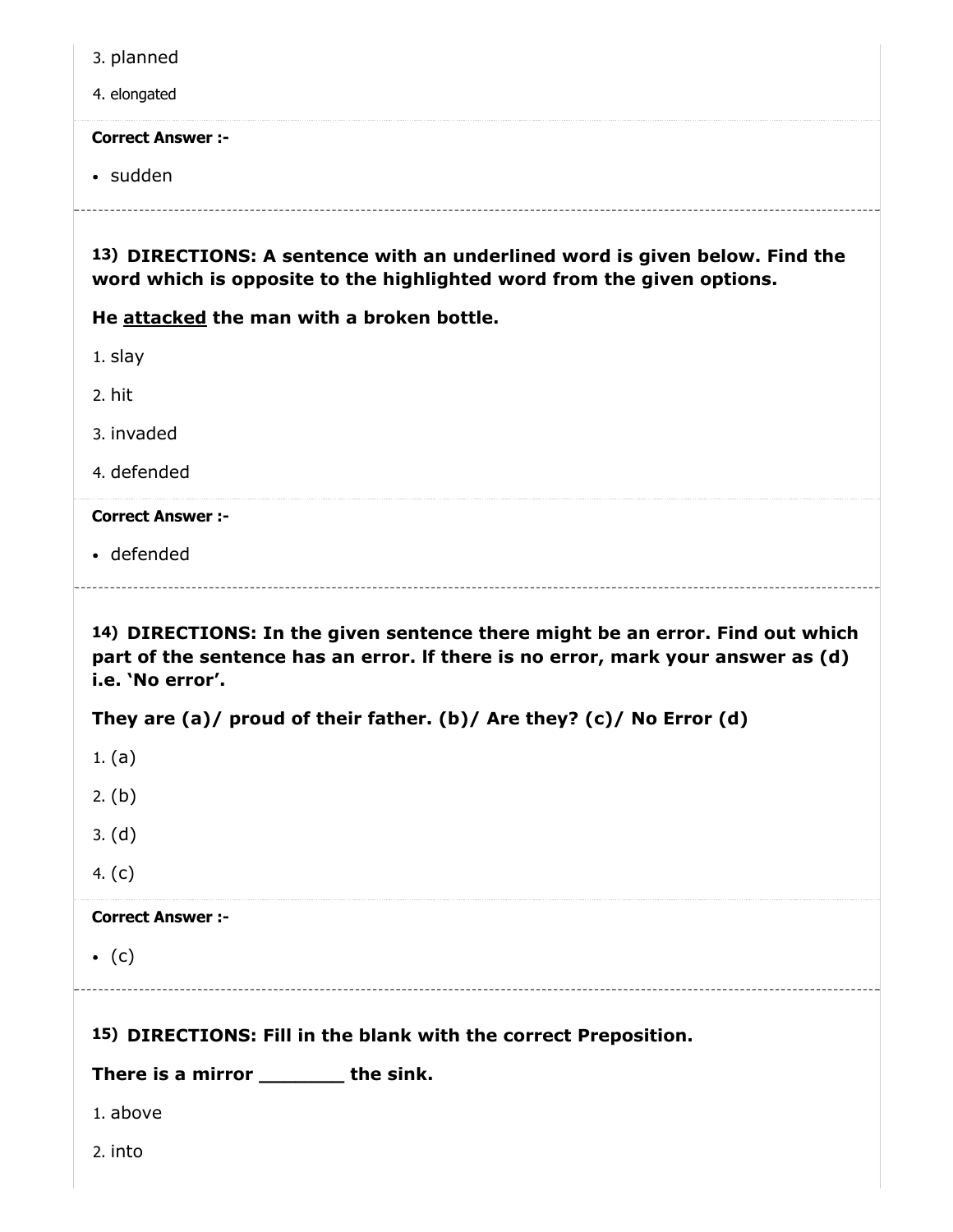| 3. off                                                                                                                       |
|------------------------------------------------------------------------------------------------------------------------------|
| 4. from                                                                                                                      |
| <b>Correct Answer :-</b>                                                                                                     |
| • above                                                                                                                      |
|                                                                                                                              |
| 16) DIRECTIONS: Fill in the blank with the correct Preposition.                                                              |
| She was holding a folder _______ her arm.                                                                                    |
| 1. among                                                                                                                     |
| 2. from                                                                                                                      |
| $3.$ in                                                                                                                      |
| 4. under                                                                                                                     |
| <b>Correct Answer :-</b>                                                                                                     |
| • under                                                                                                                      |
|                                                                                                                              |
| 17) DIRECTIONS: Fill in the blank with the correct article.                                                                  |
| deeper the well, the cooler the water is.                                                                                    |
| 1. An                                                                                                                        |
| 2. The                                                                                                                       |
| 3. No article required                                                                                                       |
| 4. A                                                                                                                         |
| <b>Correct Answer :-</b>                                                                                                     |
| $\cdot$ The                                                                                                                  |
|                                                                                                                              |
| 18) DIRECTIONS: Out of the given four options, choose the correct Conjunction<br>to fill in the blank given in the sentence. |
|                                                                                                                              |
| Their team hadn't lost a game the entire season. _________, we beat them by a<br>huge margin last night.                     |
| 1. Nevertheless                                                                                                              |
| 2. Or                                                                                                                        |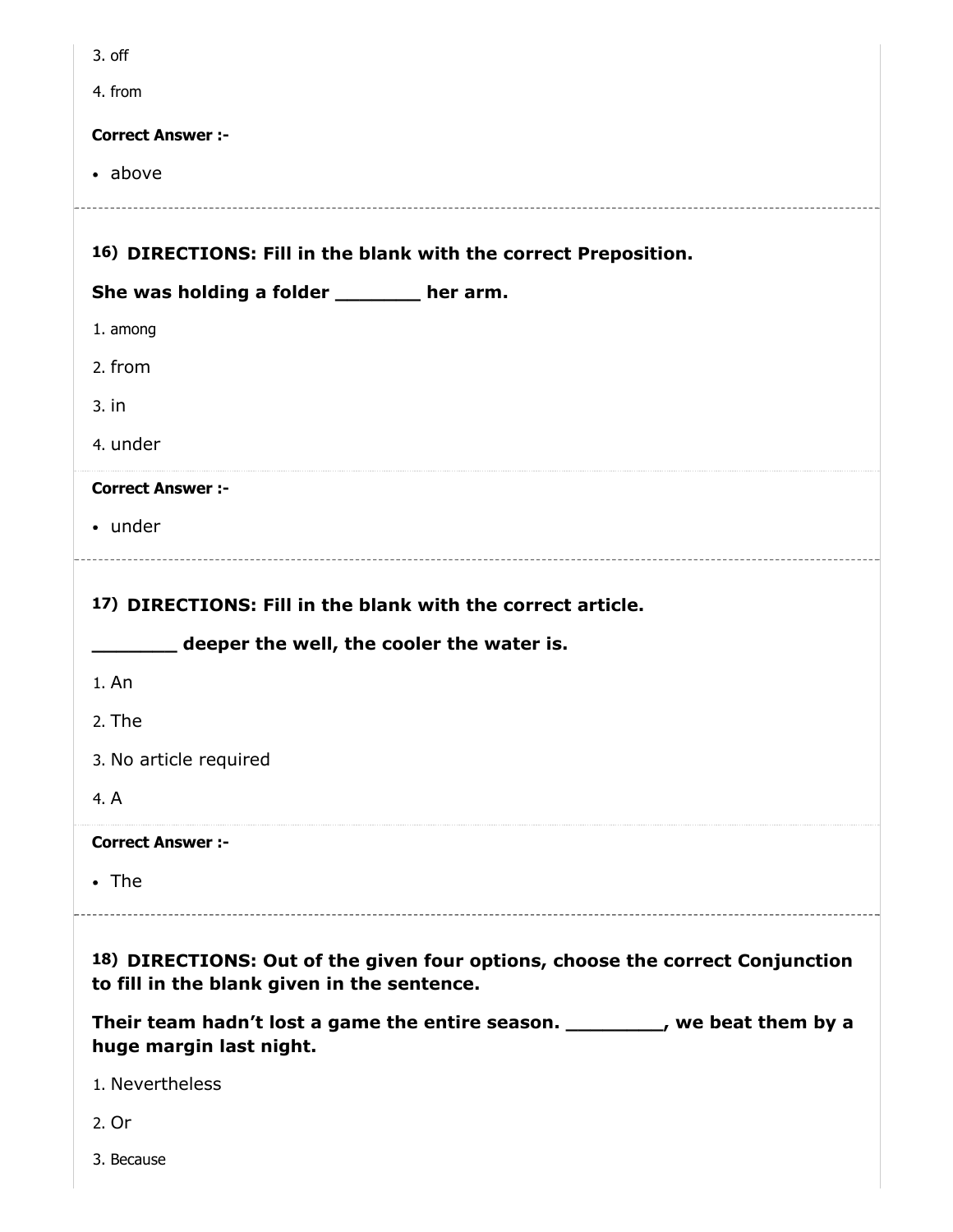| 4. Since                                                                                                                         |
|----------------------------------------------------------------------------------------------------------------------------------|
| <b>Correct Answer:-</b>                                                                                                          |
| • Nevertheless                                                                                                                   |
| 19) DIRECTIONS: Out of the given four options choose one to join the two<br>sentences given below to make a meaningful sentence. |
| My friend is poor.                                                                                                               |
| He is honest.                                                                                                                    |
| 1. Because                                                                                                                       |
| 2. But                                                                                                                           |
| 3. So                                                                                                                            |
| 4. Hence                                                                                                                         |
| <b>Correct Answer :-</b>                                                                                                         |
|                                                                                                                                  |
| $\bullet$ But                                                                                                                    |
| 20) DIRECTIONS: Out of the given options, choose the most appropriate one to<br>fill in the blank.                               |
| You ___________ a little bit more careful.                                                                                       |
| 1. could have been                                                                                                               |
| 2. must have                                                                                                                     |
| 3. can                                                                                                                           |
| 4. can have                                                                                                                      |
| <b>Correct Answer :-</b>                                                                                                         |
| • could have been                                                                                                                |
|                                                                                                                                  |
| Topic:- General Science                                                                                                          |

# 1) Washing soda is- /धावन सोड़ा है-

- 1.  $Na<sub>2</sub>CO<sub>3</sub>$
- 2. Na<sub>2</sub>CO<sub>3</sub>.H<sub>2</sub>O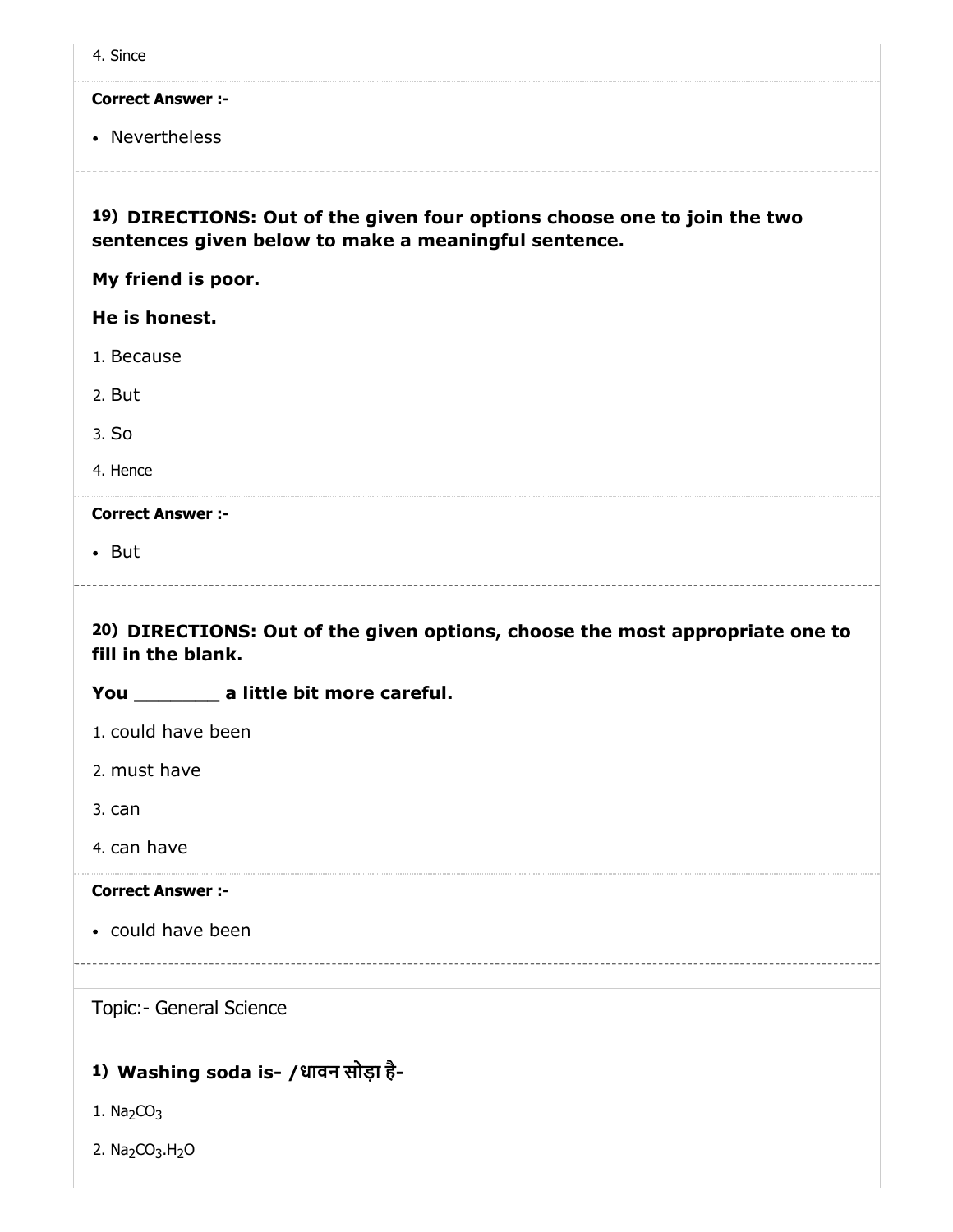- 3. Na<sub>2</sub>CO<sub>3</sub>.7H<sub>2</sub>O
- 4. Na<sub>2</sub>CO<sub>3</sub>.10H<sub>2</sub>O

 $\bullet$  Na<sub>2</sub>CO<sub>3</sub>.10H<sub>2</sub>O

# 2) Cell was first observed by-/ कोिशका का अवलोकन सवथम िकया था-

- 1. None of these/ उपरोक्त में से कोई नहीं
- 2. Antony van Leeuwenhoek/ एन्टोनी वॉन ल्यूवेनहॉक ने
- 3. Robert Hooke/ रॉबर्ट हुक ने
- 4. Robert Brown/ रॉबर्ट ब्राउन

#### Correct Answer :-

• Robert Hooke/ रॉबर्ट हुक ने

# 3) Mushroom is-/ मशम है-

- 1. A bryophyte devoid of roots, stem and Leaves/ मूल, स्तम्भ तथा पर्ण रहित ब्रायोफाइटा
- 2. A flowering plant/ पुष्पीय पादप
- 3. A plant consisting of fine green threads/ हरे रेशों युक्त पादप
- 4. An edible fungs/ खाने युक्त कवक

# Correct Answer :-

• An edible fungs/ खाने युक्त कवक

# 4) Radiation-/ िविकरण-

- 1. Is the process of the transfer of heat in liquids/ यह द्रवों में ऊष्मा के स्थानानतरण की प्रक्रिया है
- 2. Is the process of the transfer of heat in which heat travels in one direction/ एक ही िदशा में ऊष्मा के प्रवाहित होने की प्रक्रिया में ऊष्मा स्थानान्तरण की विधि है
- 3. Occurs in solids/ ठोसों में होता है
- 4. Does not require a material medium/ एक पदार्थ माध्यम की आवश्यकता नहीं होती

#### Correct Answer :-

• Does not require a material medium/ एक पदार्थं माध्यम की आवश्यकता नहीं होती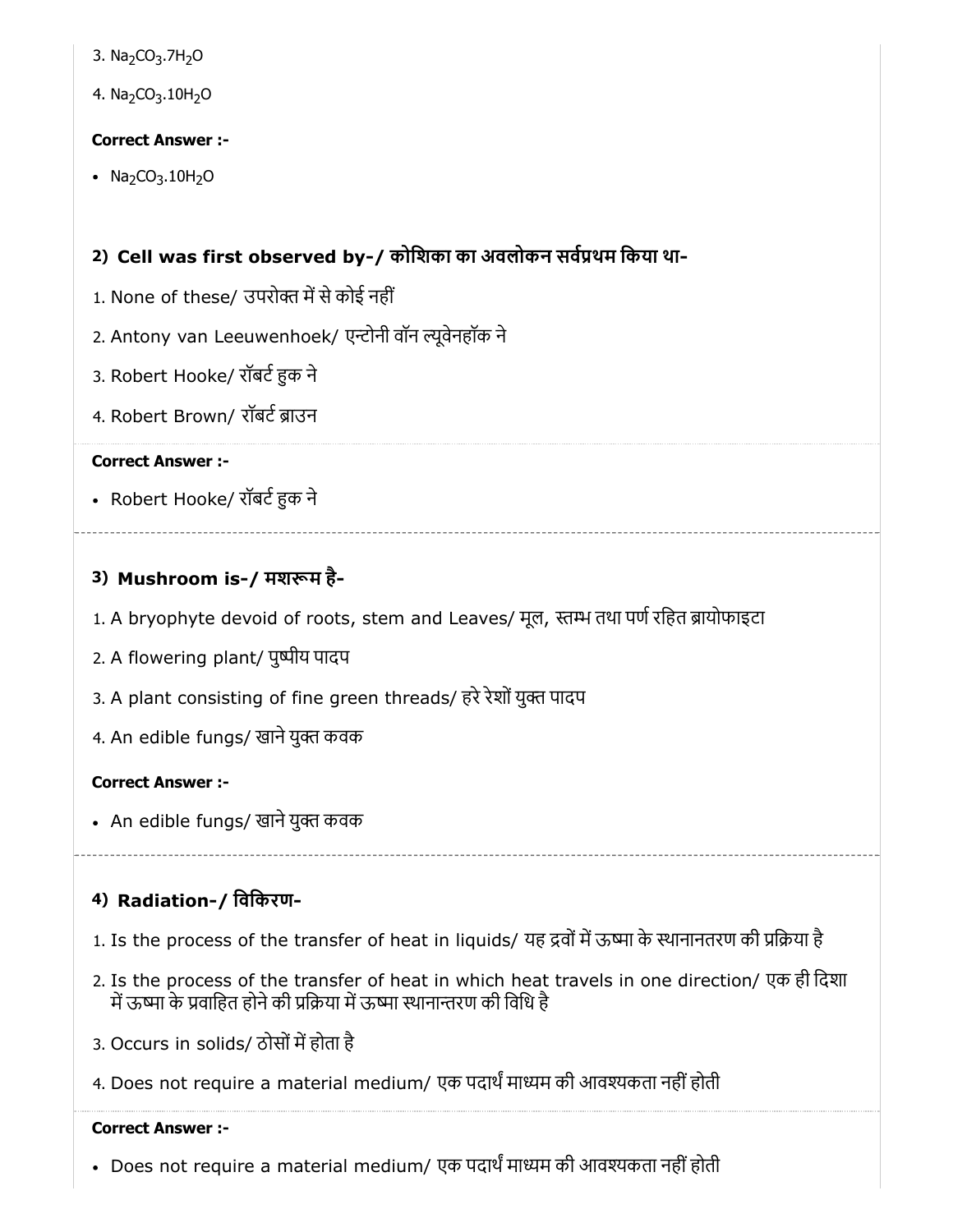# 5) The law of conservation of mass holds good for all of the following except-/ 6) Plane mirror are arranged parallel to each other to get-/ समतल दपणोंको एक दूसरे 7) A hockey player uses his hockey stick–/ एक हॉकी खिलाड़ी उसकी हॉकी स्टीक को प्रयोग में द्रव्यमान संरक्षण का नियम निम्न के अलावा सभी के लिये उपयुक्त है-1. All chemical reactions / एक रासायिनक अिभिया 2. Exothermic reactions/ एक ऊष्माक्षेपी अभिक्रिया 3. Nuclear reactions/ एक नाभिक्रिया क्रिया 4. Endothermic reactions/ एक ऊष्माशोषी अभिक्रिया Correct Answer :- • Nuclear reactions/ एक नाभिक्रिया क्रिया के समान्तर स्थित होने पर यह देते हैं 1. Two images/ दो प्रतिबिम्ब 2. No image/ कोई प्रतिबिम्ब नहीं 3. A large number of reflected images/ परावर्तित प्रतिबिम्बों की एक बड़ी संख्या 4. A single image/ एक एकल प्रतिबिम्ब Correct Answer :- • A large number of reflected images/ परावर्तित प्रतिबिम्बों की एक बड़ी संख्या लेता है- 1. To push the ball/ गेंद को धकेलने में 2. To change its direction/ उसकी दिशा परिवर्तित करने में 3. All of these/ उपरोक्त सभी 4. To pull the ball/ गेंद को खींचने में Correct Answer :- • All of these/ उपरोक्त सभी

8) The gold leaf electroscope can be used to-/ स्वर्ण पत्ती इलेक्ट्रॉस्कोप प्रयुक्त किया जा सकता है-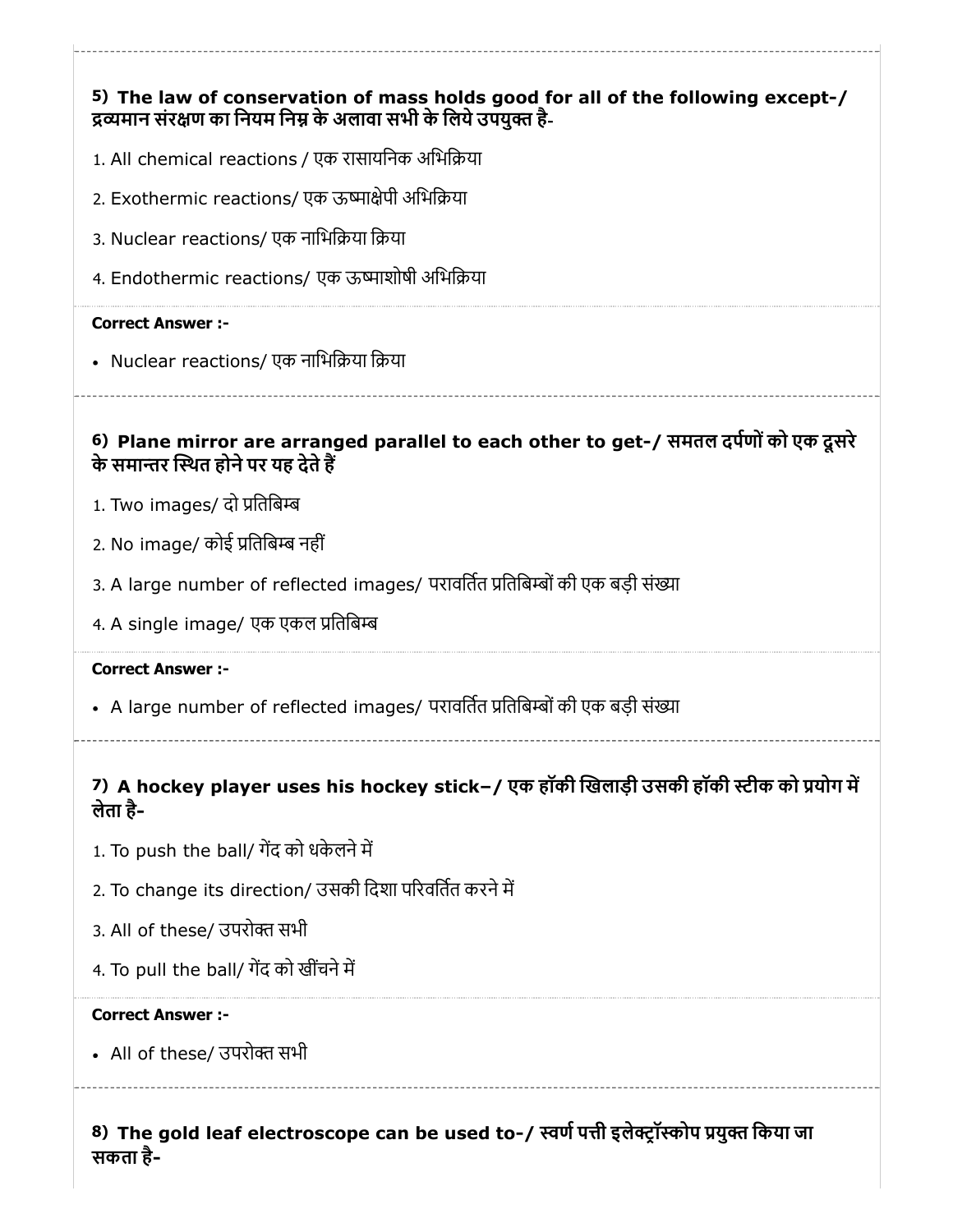- 1. None of these/ इनमें से कोई नहीं
- 2. Detect charge only/ केवल आवेश का पता लगाने में
- 3. Detect or measure charge only/ केवल आवेश का पता लगाने या मापने में
- 4. Detect, measure and find the nature of charge/ आवेश का पता लगाने, मापने व उसकी प्रकृति का पता लगाने में

• Detect, measure and find the nature of charge/ आवेश का पता लगाने, मापने व उसकी प्रकृति का पता लगाने में

## 9) Arrange the elements in increasing order of atomic radius Na, Rb, K, Mg -/ Na, Rb, K, Mg को परमाणु त्रिज्या के बढ़ते क्रम में व्यवस्थित कीजिये-

- 1.  $K < Na < Mg < Ro$
- 2. Mg  $<$  Na  $<$  K  $<$  Rb
- 3.  $Rb < K < Mg <$  Ng
- 4.  $Na < K < Mg < Rb$

#### Correct Answer :-

 $Mq < Na < K < Rb$ 

# 10) Seeds in a matured ovary develop from-/ परिपक्व अण्डाशय में बीज विकसित होते है-

- 1. Ovule/बीजाण्ड से
- 2. Pollen grains/ परागकण से
- 3. Stigma/ वर्तिकाग्र से
- 4. Ovum/ अण्ड से

#### Correct Answer :-

• Ovule/बीजाण्ड से

# 11) Which of the following is the symbol of gold?/ निम्नलिखित में से सोने (gold) का तीक कौन सा है?

1. Gd

2. Au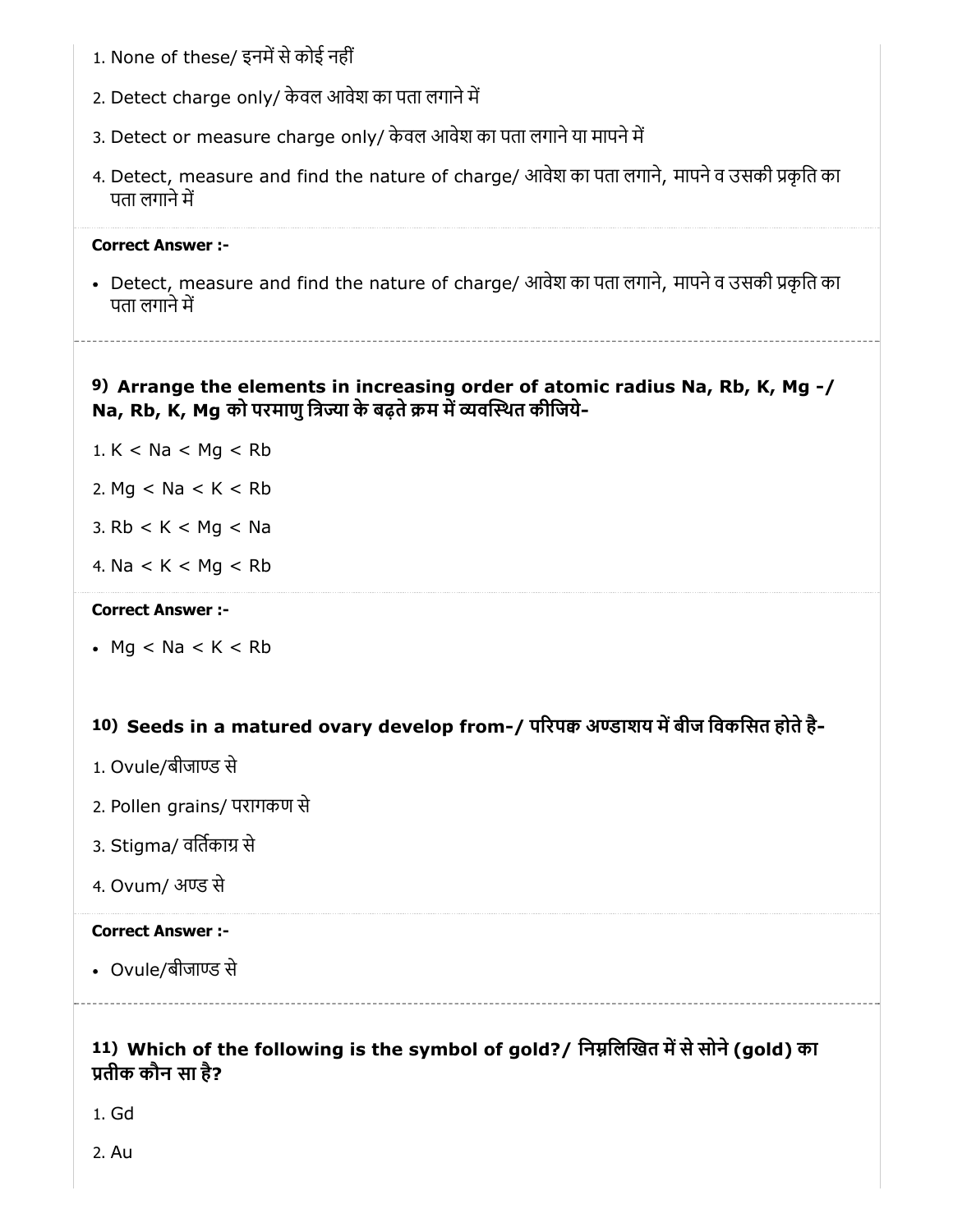| M.<br>۰. | ۰. |
|----------|----|
|----------|----|

4. Pb

### Correct Answer :-

• Au

# 12) In homologous series-/ एक सजातीय श्रेणी में-

- 1. General formula is same/ सामान्य सूत्र समान होते हैं
- 2. Molecular formula is same/ आण्विक सूत्र समान होता है
- 3. Structural formula is same/ संरचनात्मक सूत्र समान होता है
- 4. Physical properties are same/ भौितक गुण समान होतेह

### Correct Answer :-

• General formula is same/ सामान्य सूत्र समान होते हैं

# 13) The plant that feeds & traps on insects is-/ पादप जो कीट पकड़ता है, व खाता है-

- 1. Cuscuta/ कुटा
- 2. Drosera/ डॉसेरा
- 3. Mango/ आम
- 4. Sunflower/ सूरजमुखी

# Correct Answer :-

Drosera/ डॉसेरा

# 14) An object produces a sound of 15 Hz. Which of the following is correct?/ एक वस्तु 15 Hz की ध्वनि उत्पन्न करती है। निम्न में से कौनसा कथन सत्य है?

- 1. This sound cannot be heard by us/ यह ध्वनि हमारे द्वारा नहीं सुनी जा सकती
- 2. This sound can be heard only through solids/ यह ध्वनि केवल ठोस में ही सुनी जा सकती है
- 3. This sound can be heard by us/ यह ध्वनि हमारे द्वारा सुनी जा सकती है
- 4. It does not produce sound/ यह ध्वनि उत्पन्न नहीं करता है

#### Correct Answer :-

• This sound cannot be heard by us/ यह ध्वनि हमारे द्वारा नहीं सुनी जा सकती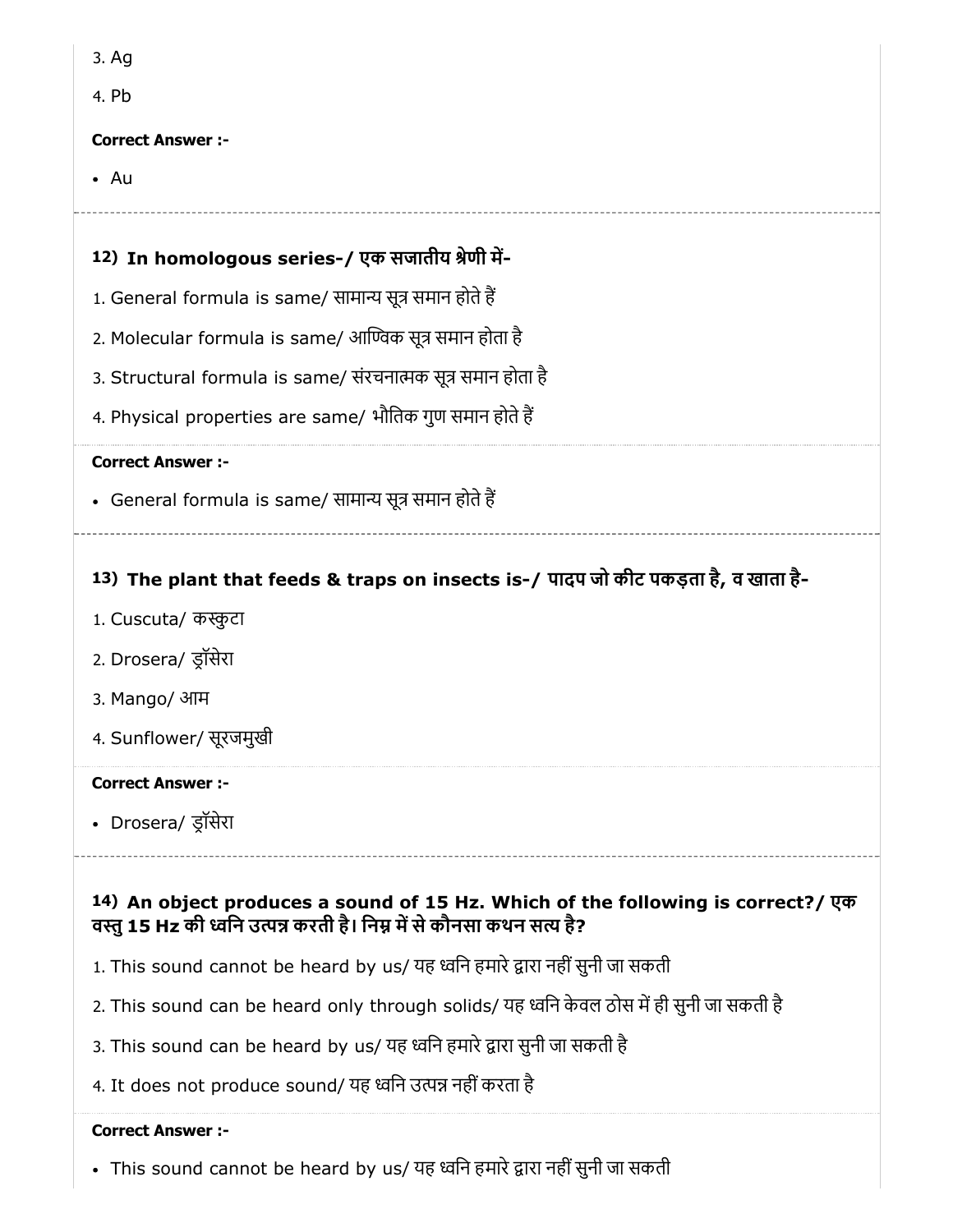| 15) At high altitudes the air pressure as compared to pressure of the surface of<br>the Earth is-/ उच्च शिखरों पर वायु दाब पृथ्वी की सतह पर वायुदाब की तुलना में __________ होता है- |
|--------------------------------------------------------------------------------------------------------------------------------------------------------------------------------------|
| 1. More/ अधिक                                                                                                                                                                        |
| 2. None of these/ इनमें से कोई नहीं                                                                                                                                                  |
| 3. Same/समान होता है                                                                                                                                                                 |
| 4. Less/ कम                                                                                                                                                                          |
| <b>Correct Answer :-</b>                                                                                                                                                             |
| • Less/ कम                                                                                                                                                                           |
|                                                                                                                                                                                      |
| 16) The lowest layer in the forest is occupied by-/ वनों में सबसे छोटा स्तर घेरा जाता है-                                                                                            |
| 1. Trees/ वृक्षों द्वारा                                                                                                                                                             |
| 2. Shrubs/ झुपों द्वारा                                                                                                                                                              |
| 3. Herbs/ शाकों द्वारा                                                                                                                                                               |
| 4. All of these/ ये सभी                                                                                                                                                              |
| <b>Correct Answer :-</b>                                                                                                                                                             |
| • Herbs/ शाकों द्वारा                                                                                                                                                                |
|                                                                                                                                                                                      |
| 17) Soils differ according to their-/ मृदा किसके अनुसार भिन्न होती है उनके-                                                                                                          |
| 1. Aeration/ वातन                                                                                                                                                                    |
| 2. Texture/ स्पर्शानुभव                                                                                                                                                              |
| 3. Colour/ रंग                                                                                                                                                                       |

4. All of the above/ उपरोक्त सभी

#### Correct Answer :-

• All of the above/ उपरोक्त सभी

 $18)$  An incident ray makes an angle of 30<sup>o</sup> with a plane mirror. Then the angle of reflection is-/ एक आपतित किरण, एक समतल दर्पण के साथ 30º कोण बनाती है। तो परावर्तन कोण है-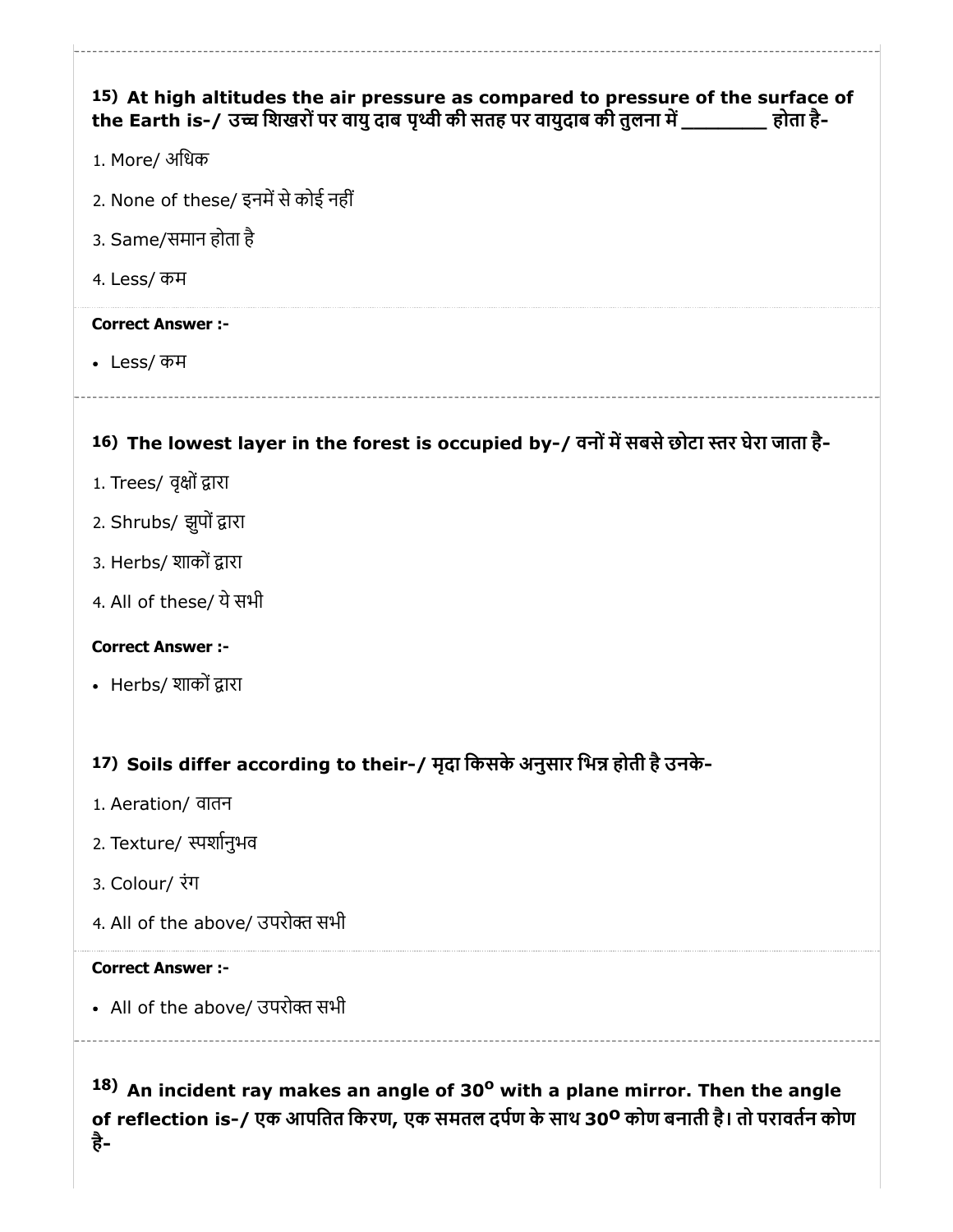1. None of these/ इनमें से कोई नहीं

2.60 $^{\circ}$ 

 $3.30^{\circ}$ 

4.  $45^{\circ}$ 

Correct Answer :-

30<sup>o</sup>

19) In an electrolytic cell, the electrode that is connected to the positive terminal of the battery is called-/ एक विदुयत अपघटय सेल में वह इलेक्ट्रॉड जो बैटरी के धनात्मक टर्मिनल के साथ संयोजित किया जाता है, उसे कहते हैं-

1. Anion/ ऐनायन

2. Anode/ ऐनोड

3. Cathode/ कैथोड

4. Cation/ कैटायन

#### Correct Answer :-

Anode/ ऐनोड

 $20)$  A body is moving along a straight line at 20 ms<sup>-1</sup> undergoes an acceleration of 4ms<sup>–2</sup>. After 2 s. its speed will be-/ एक वस्तु 20 ms<sup>–1</sup> की चाल से एक सरल रेखा के अनुदिश गतिशील है। यह 4ms<sup>–2</sup> त्वरण के अधीन है। 2 s पश्चात् इसकी चाल होगी-

1. 16  $\text{ms}^{-1}$ 

2. 12  $\text{ms}^{-1}$ 

3.  $8 \text{ ms}^{-1}$ 

4. 28  $\rm{ms^{-1}}$ 

Correct Answer :-

 $28 \text{ ms}^{-1}$ 

Topic:- General Knowledge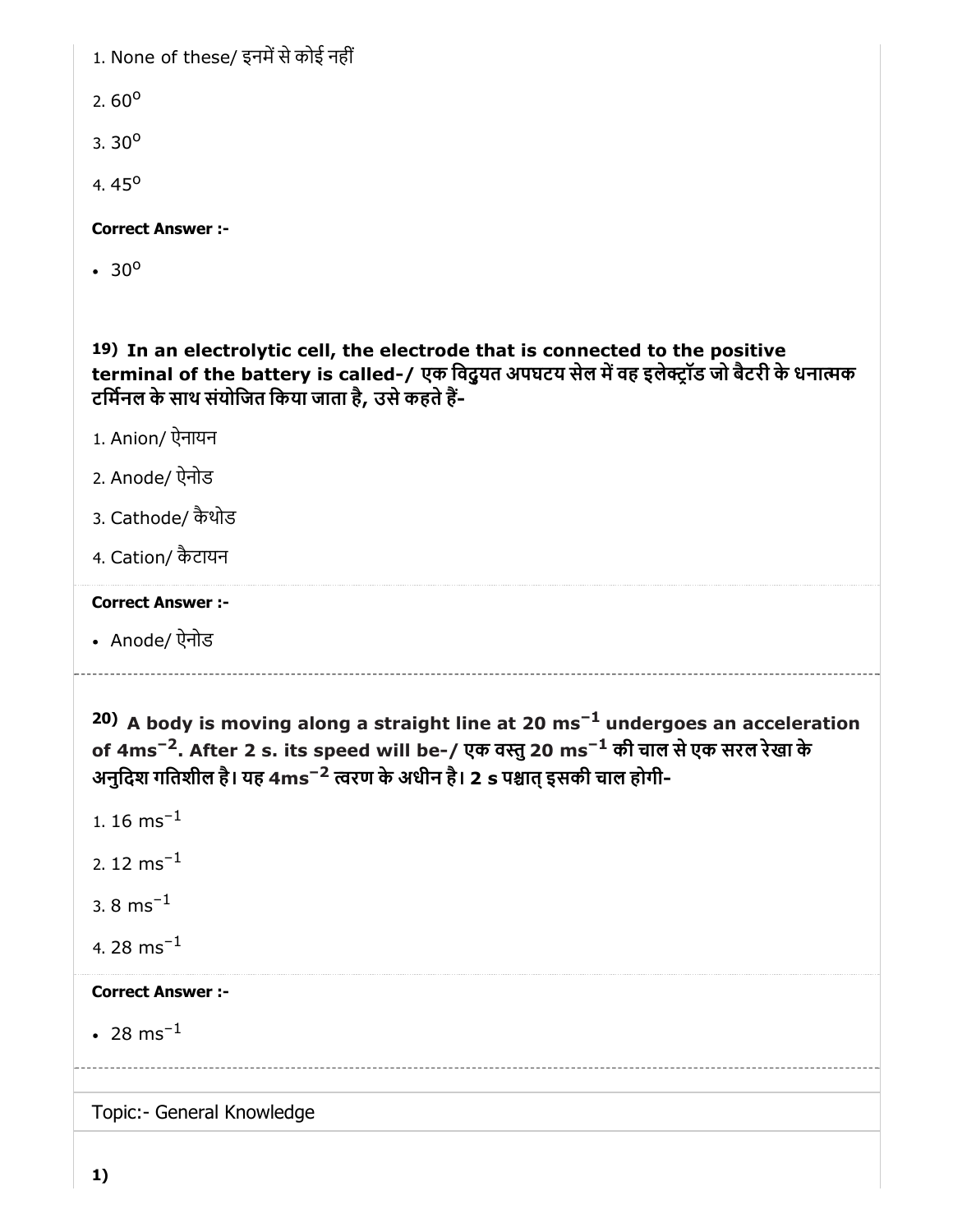# Which of the following places has a Biosphere Reserve?/ निम्नलिखित स्थानों में से कहाँ पर जीवमंडल रिज़र्व हैं?

- 1. Kanha/ कान्हा
- 2. Pench/ पच
- 3. Amarkantak/ अमरकंटक
- 4. Bandhavgarh/ बांधवगढ़

## Correct Answer :-

• Amarkantak/ अमरकंटक

# 2) Through which of the following Tiger Reserves does the Charanganga river flow?/ निम्नलिखित बाघ अभ्यारण्यों में से कौन -से पर चरणगंगा नदी का प्रवाह होता है?

- 1. Kanha/ कान्हा
- 2. Pench/ पच
- 3. Satpura/ सतपुड़ा
- 4. Bandhavgarh/ बांधवगढ़

# Correct Answer :-

Bandhavgarh/ बांधवगढ़

3) With whom has the Madhya Pradesh Government signed an MoU to develop a `Happiness Index'?/ मध्य प्रदेश सरकार ने किसके साथ 'खुशी सूचकांक' को विकसित करने के लिए समझौता ज्ञापन पर हस्ताक्षर किए हैं?

- 1. IIT Indore/ आईआईटी इंदौर
- 2. IIT Kanpur/ आईआईटी कानपुर
- 3. IIT Madras/ आईआईटी मद्रास
- 4. IIT Kharagpur/ आईआईटी खड़गपुर

# Correct Answer :-

IIT Kharagpur/ आईआईटी खड़गपुर

4) 'Rakhi Ki Chunauti' is a composition by whom?/'राखी की चुनौती' िकसकी रचना है?

1. Makhanlal Chaturvedi/ माखनलाल चतुवदी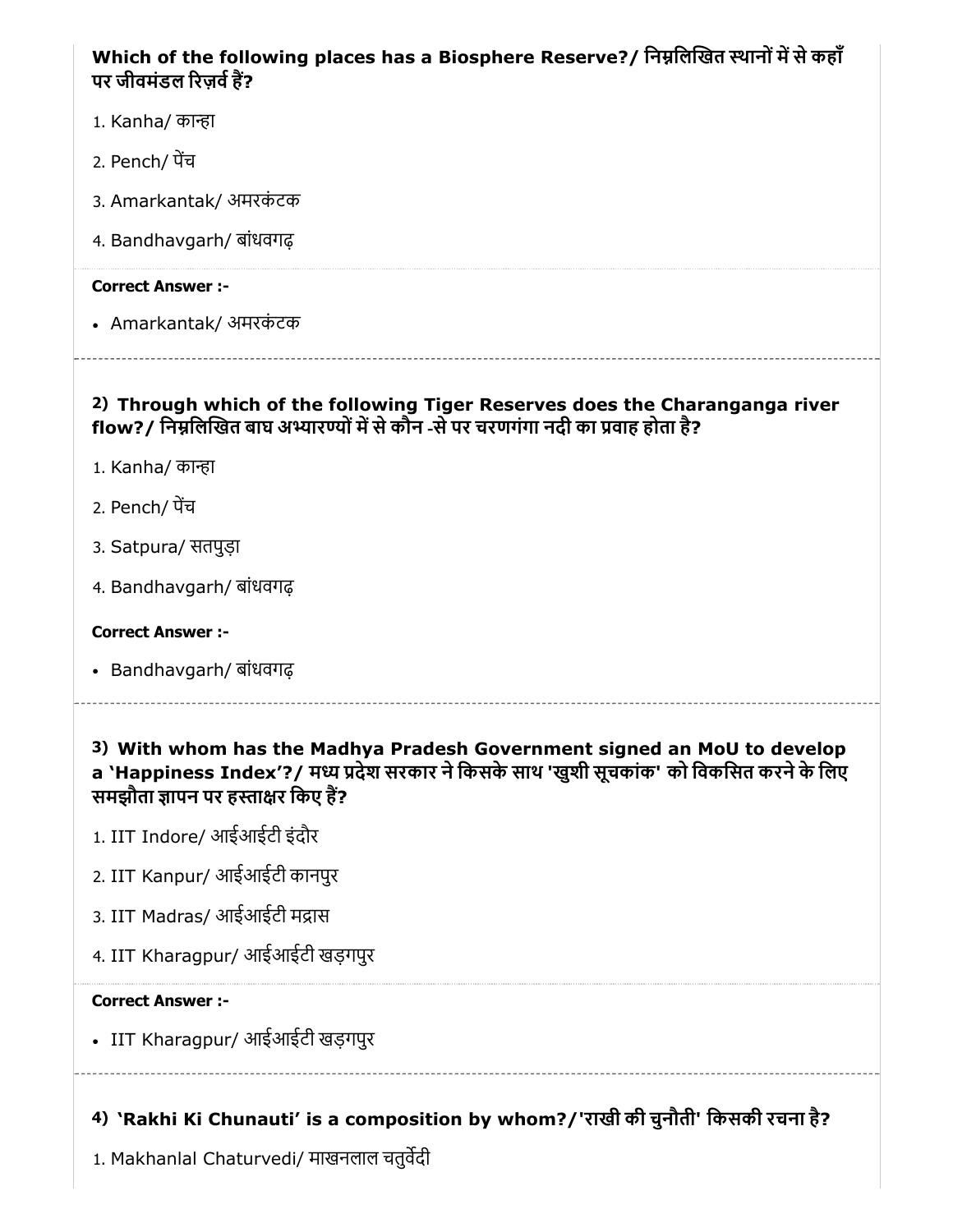- 2. Firaq Gorakhpuri/ िफ़राक़ गोरखपुरी
- 3. Subhadra Kumari Chauhan/ सुभद्रा कुमारी चौहान
- 4. Harishankar Parsai/ हरशंकर परसाई

• Subhadra Kumari Chauhan/ सुभद्रा कुमारी चौहान

5) Who out of the following is a double Special Olympics medalist, originally from Madhya Pradesh?/ निम्न में से कौन दो बार विशेष ओलंपिक पदक विजेता है, जो मूल रूप से मध्यप्रदेश के निवासी हैं?

- 1. Varsha Varman/ वर्षा वर्मन
- 2. Sita Sahu/ सीता सा
- 3. Naman Ojha/ नमन ओझा
- 4. Aditya Joshi/ आदित्य जोशी

# Correct Answer :-

• Sita Sahu/ सीता साहू

# 6) Who was the first Chief Minister of Madhya Pradesh?/ मध्यप्रदेश के प्रथम मुख्यमंत्री कौन थे?

- 1. H.S. Kamath/ एच. एस कामथ
- 2. V. P. Dubey/ वी.पी दुबे
- 3. Pattabhi Sitaramaiya/ पट्टाभि सीतारामय्या
- 4. Pt. Ravi Shankar Shukla/ पंिडत रिवशंकर शु

# Correct Answer :-

• Pt. Ravi Shankar Shukla/ पंडित रविशंकर शुक्ल

# 7) The Kandariya Mahadev Temple is situated in: / कंदारिया महादेव मंदिर कहाँ पर स्थित है?

- 1. Orchha / ओरछा
- 2. Omkareshwar / ओकारेर
- 3. Khajuraho / खजुराहो
- 4. Maheshwar / महेर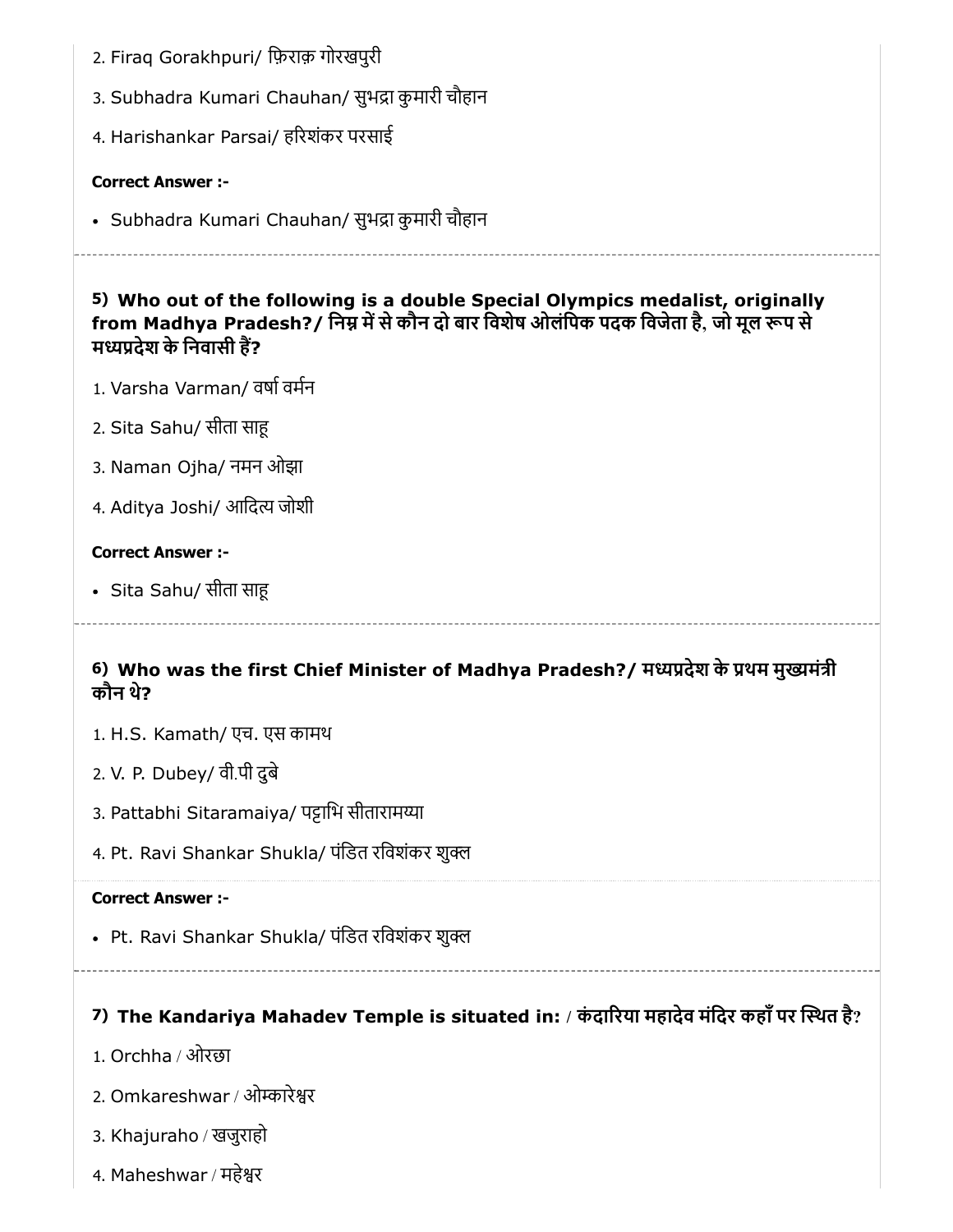Khajuraho / खजुराहो

# 8) Who laid the foundations of the Sanchi Stupa? / सांची स्तूप की नींव किसने रखी थी?

- 1. Samrat Ashoka / साट अशोक
- 2. None of these / इनमे से कोई नहीं
- 3. Chandragupta Maurya / चन्द्रगुप्त मौर्य
- 4. Raja Bhoj / राजा भोज

#### Correct Answer :-

• Samrat Ashoka / सम्राट अशोक

### 9) Which of the following folk-dances belong to Madhya Pradesh?/ निम्न में से कौन-सा लोक-नृत्य मध्यप्रदेश का है?

- 1. None of the above/ उपरोक्त में से कोई नहीं
- 2. Both of the above / उपरो दोनों
- 3. Karma / कमा
- 4. Thaapti / थाप्ती

#### Correct Answer :-

• Both of the above / उपरोक्त दोनों

# 10) Which of the following stadiums is in Jabalpur?/ निम्नलिखित स्टेडियमों में से कौन- सा जबलपुर में स्थित है?

- 1. Ravishankar Shukla stadium/ रविशंकर शुक्ल स्टेडियम
- 2. Tatya Tope stadium/ तात्या टोपे स्टेडियम
- 3. Thakur Ranmat Singh stadium/ ठाकुर रणमत सिंह स्टेडियम
- 4. Holkar stadium/ होल्कर स्टेडियम

#### Correct Answer :-

• Ravishankar Shukla stadium/ रविशंकर शुक्ल स्टेडियम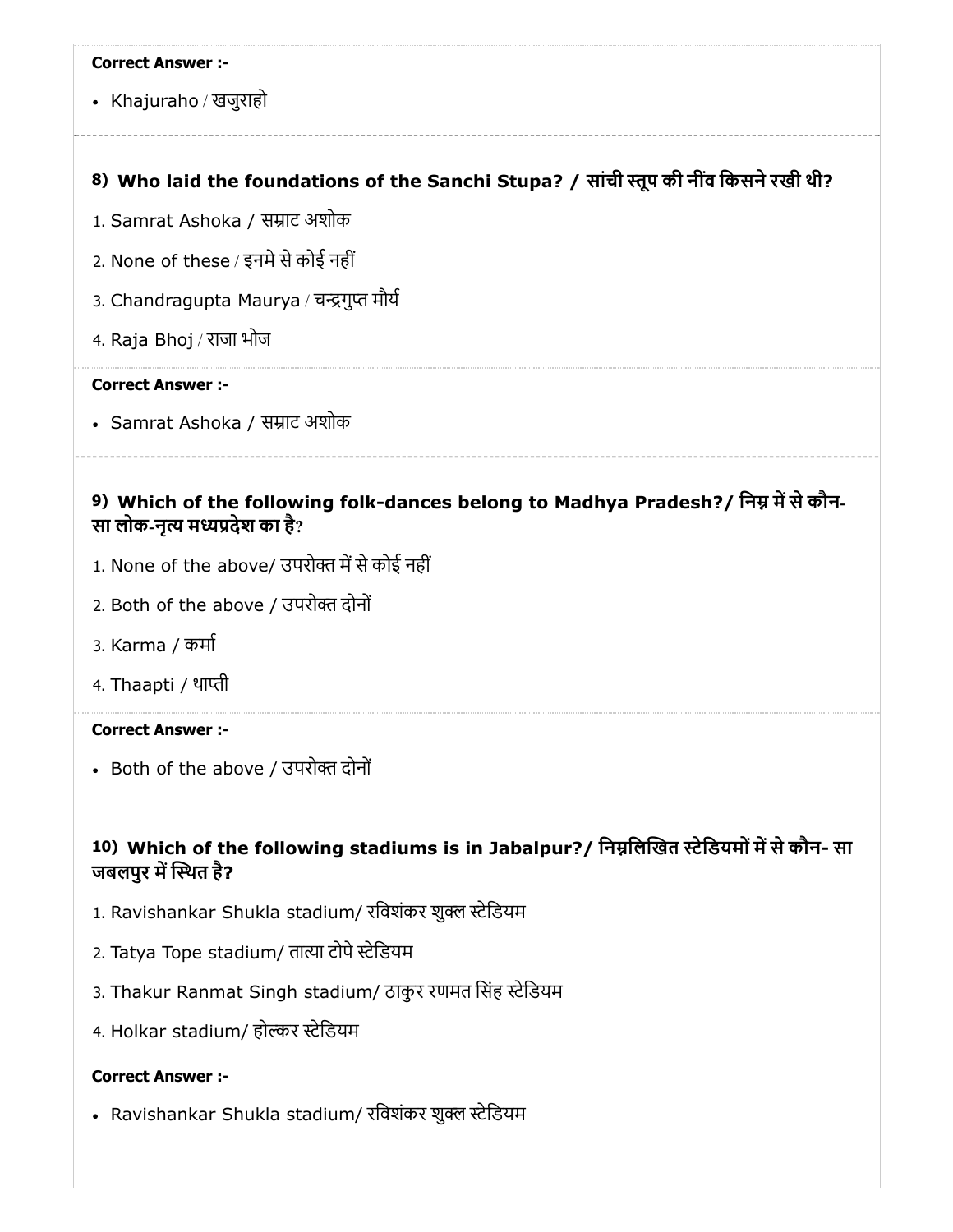| 11) Which of the following river/s flow/s through Madhya Pradesh?/ निम्न में से<br>कौन- सी नदी मध्यप्रदेश में बहती है?                                                           |
|----------------------------------------------------------------------------------------------------------------------------------------------------------------------------------|
| 1. Narmada/ नर्मदा                                                                                                                                                               |
| 2. Chambal/ चंबल                                                                                                                                                                 |
| 3. Mahi/ माही                                                                                                                                                                    |
| 4. All of these/ उपरोक्त सभी                                                                                                                                                     |
| <b>Correct Answer :-</b>                                                                                                                                                         |
| • All of these/ उपरोक्त सभी                                                                                                                                                      |
| 12) Which of the following rivers has Madhya Pradesh recently banned sand<br>excavation in? / निम्न में से किस नदी पर मध्य प्रदेश ने हाल ही में रेत-खनन पर प्रतिबंध लगा दिया है? |
| 1. None of these/ इनमे से कोई नहीं                                                                                                                                               |
| 2. Chambal/ चम्बल                                                                                                                                                                |
| 3. Betwa/ बेतवा                                                                                                                                                                  |
| 4. Shipra/ क्षिप्रा                                                                                                                                                              |
| <b>Correct Answer:-</b>                                                                                                                                                          |
| • None of these/ इनमे से कोई नहीं                                                                                                                                                |
| 13) Madhya Pradesh came under the rule of the Delhi Sultanate in the ______<br>century / मध्य प्रदेश ________ सदी में दिल्ली सल्तनत के नियंत्रण में आया था                       |
| 1. $13^{th}$ / 13-वी                                                                                                                                                             |
| 2. $15^{\text{th}}$ / 15-वी                                                                                                                                                      |
| 3. $12^{th}$ / 12-वी                                                                                                                                                             |
| 4. $14^{\text{th}}$ / 14-वी                                                                                                                                                      |
| <b>Correct Answer :-</b>                                                                                                                                                         |
| • $13^{\text{th}}$ / 13-वी                                                                                                                                                       |
| 14) Which prominent figure from Madhya Pradesh founded the 'Bachpan<br>Bachao Andolan' in 1980?/ 1980 में मध्यप्रदेश से कौन- से प्रमुख व्यक्ति ने 'बचपन बचाओ                     |

आंदोलन' की थापना की थी?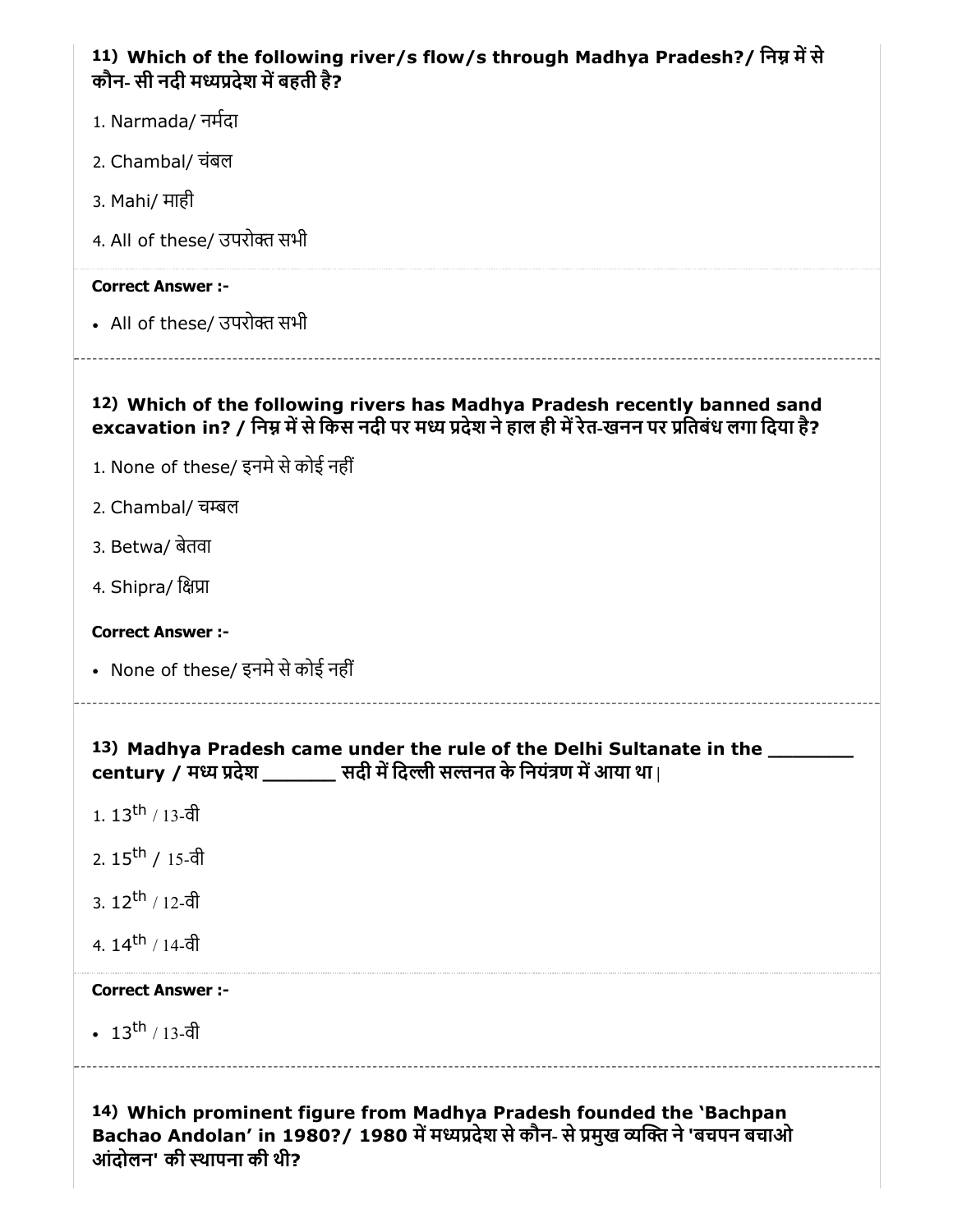- 1. Lata Mangeshkar/ लता मंगेशकर
- 2. Deendayal Upadhyay/ दीनदयाल उपाध्याय
- 3. Shankar Dayal Sharma/ शंकर दयाल शमा
- 4. Kailash Satyarthi/ कैलाश सत्यार्थी

• Kailash Satyarthi/ कैलाश सत्यार्थी

# 15) Satpura National Park is in the district of:/ सतपुड़ा राष्ट्रीय उद्यान किस जिले में स्थित है?

- 1. Sehore/ सीहोर
- 2. Hoshangabad/ होशंगाबाद
- 3. Bhopal/ भोपाल
- 4. Ujjain/ उज्जैन

#### Correct Answer :-

• Hoshangabad/ होशंगाबाद

# 16) In which article of Indian Constitution Provision is the constitution of 'State Finance Commission' prescribed? / भारतीय संविधान के किस अनुच्छेद में 'राज्य वित्त आयोग' के गठन के िलए ावधान है?

- 1. 243-G/243-छ
- 2. 243-J/243-ञ
- 3. 243-I/243- झ
- 4. 243-H/243-ज

#### Correct Answer :-

243-I/243- झ

17) In which place of Madhya Pradesh is the Kumbh Mela or Simhastha held?/ मध्यप्रदेश में किस स्थान पर कुंभ मेला या सिंहस्थ का आयोजन किया जाता है?

- 1. Maheshwar/ महेर
- 2. Orchha/ ओरछा
- 3. Amarkantak/ अमरकंटक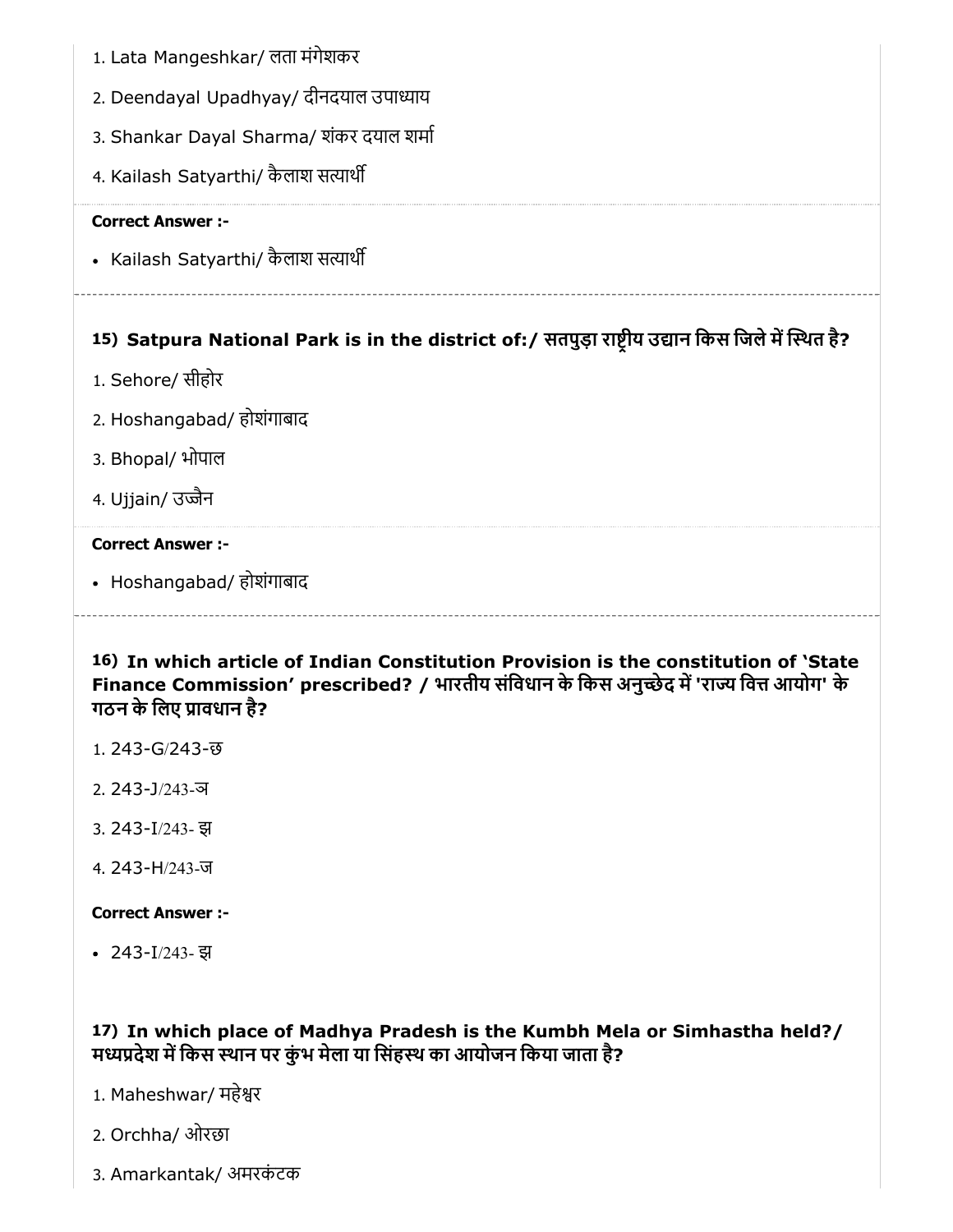| 1. Ujjain/ उज्जैन |  |
|-------------------|--|
|                   |  |

• Ujjain/ उज्जैन

18) In which of the following districts of Madhya Pradesh was the world level weapon production unit inaugurated? / मध्यप्रदेश के निम्नलिखित जिलों में से कौन- से जिले में विश्व स्तर का हथियार उत्पादन इकाई का उद्घाटन हुआ है?

- 1. Gwalior/ ग्वालियर
- 2. Bhind/ िभंड
- 3. Datia/ दितया
- 4. Seoni/ िसवनी

# Correct Answer :-

Bhind/ िभंड

19) The state of Madhya Pradesh after separating the Maratha-speaking regions was found in the year:/ मराठी भाषी क्षेत्रों को पथक कर मध्यप्रदेश राज्य की स्थापना किस वर्ष में की गई थी?

- 1. 1950
- 2. 1958
- 3. 1947
- 4. 1956

# Correct Answer :-

• 1956

20) The famous 'Tulsi Award' from Madhya Pradesh Government is given in which of the following fields?/ मध्य प्रदेश सरकार द्वारा प्रसिद्ध 'तुलसी पुरस्कार' निम्न क्षेत्रों में से किस क्षेत्र में दिया जाता है?

- 1. Literature/ सािह
- 2. Music/ संगीत
- 3. Folk arts/ लोक कला
- 4. Hindi poetry/ हिन्दी कविता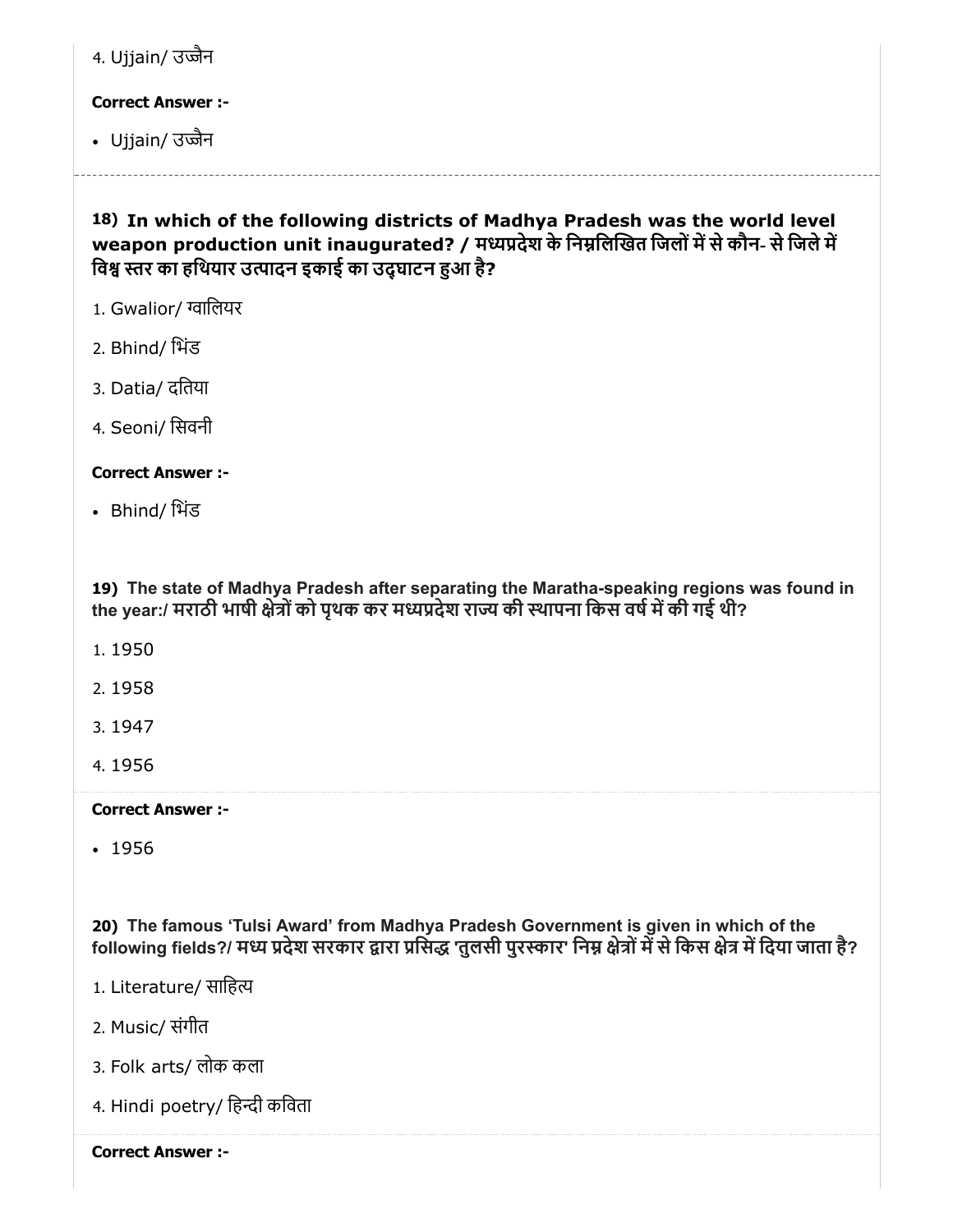Folk arts/ लोक कला

Topic:- General Hindi

# 1) कथाकार सुदर्शन की कहानी है:

- 1. उसनेकहा था
- 2. आकाशदीप
- 3. हार की जीत
- 4. पंच परमेर

Correct Answer :-

हार की जीत

2) 'कर' शब्द का अर्थ नहीं है:

- 1. िकरण
- 2. हाथ
- 3. ताली
- 4. हाथी की सूँड़

# Correct Answer :-

ताली

3) 'यशोदा' में संधि है:

- $1.$  गुण स्वर संधि
- 2. यण स्वर संधि
- 3. व्यंजन संधि
- 4. विसर्ग संधि

# Correct Answer :-

• विसर्ग संधि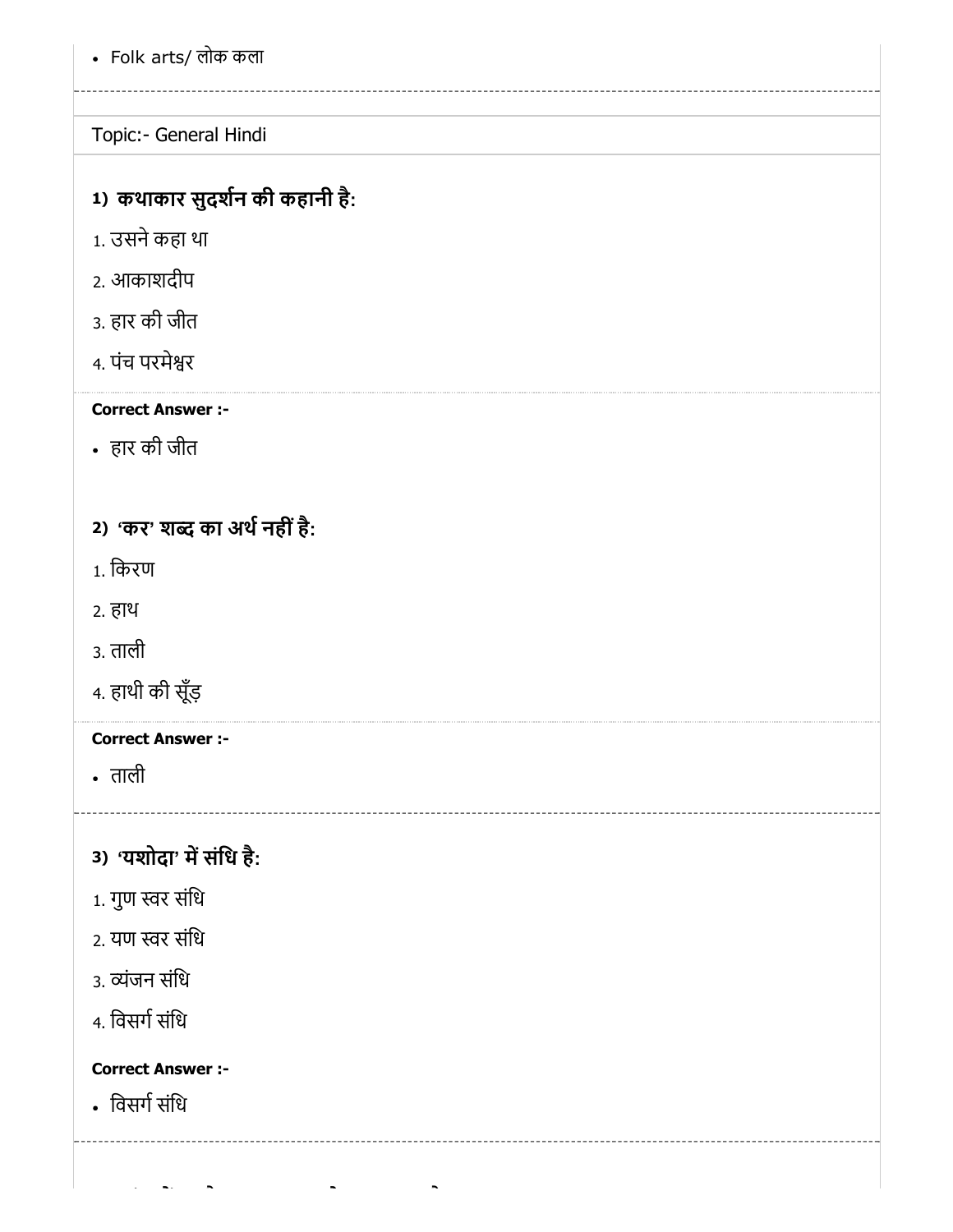| 4) 'अंगारों पर पैर रखना' मुहावरे का आशय है:                 |
|-------------------------------------------------------------|
| 1. कठिन काम करना                                            |
| 2. दूसरों को हानि पहुँचाने का प्रयास करना                   |
| 3. जान-बूझकर अपने को खतरे में डालना                         |
| 4. साहसी होना                                               |
| <b>Correct Answer :-</b>                                    |
| • जान-बूझकर अपने को खतरे में डालना                          |
|                                                             |
| 5) 'खपरैल' शब्द में प्रत्यय है:                             |
| <u>1. अरैल</u>                                              |
| 2. रैल                                                      |
| 3. एल                                                       |
| 4. ऐल                                                       |
| <b>Correct Answer :-</b>                                    |
| • ऐल                                                        |
|                                                             |
| 6) 'फूलों से लदा हरसिंगार का पेड़ उस ओर खड़ा था'- वाक्य है: |
| 1. स्थानबोधक संरचना                                         |
| 2. विनम्रतासूचक संरचना                                      |
| ३. दिशाबोधक संरचना                                          |
| 4. विधिसूचक संरचना                                          |
| <b>Correct Answer :-</b>                                    |
| • दिशाबोधक संरचना                                           |
|                                                             |
| 7) 'इति' का विलोम शब्द है:                                  |
| 1. अंत                                                      |
| 2. आरंभ                                                     |
| ३. पटाक्षेप                                                 |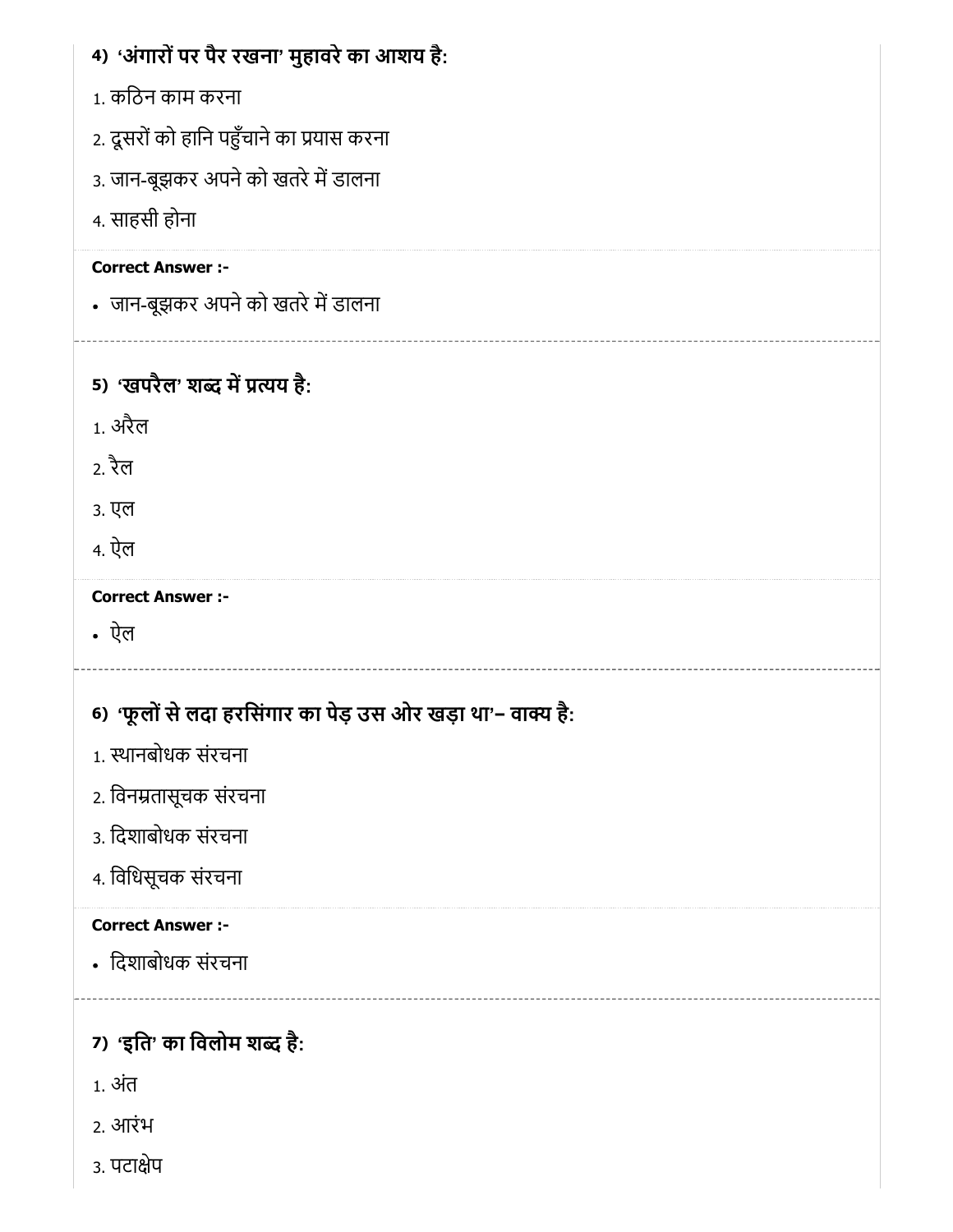| 4. विश्रांति                       |                                                    |
|------------------------------------|----------------------------------------------------|
| <b>Correct Answer :-</b>           |                                                    |
| • आरंभ                             |                                                    |
|                                    |                                                    |
| 8) 'बुद्धि' शब्द का पर्यायवाची है: |                                                    |
| $1.$ प्रज्ञा                       |                                                    |
| 2. धी                              |                                                    |
| 3. उक्त सभी                        |                                                    |
| 4. मनीषा                           |                                                    |
| <b>Correct Answer :-</b>           |                                                    |
| • उक्त सभी                         |                                                    |
|                                    |                                                    |
|                                    | 9) 'सतना' जिले में बोली जाने वाली प्रमुख बोली है:  |
| 1. निमाड़ी                         |                                                    |
| 2. बुंदेली                         |                                                    |
| 3. बघेली                           |                                                    |
| 4. मालवी                           |                                                    |
| <b>Correct Answer :-</b>           |                                                    |
| • बघेली                            |                                                    |
|                                    |                                                    |
|                                    | 10) 'Advocate General' का हिंदी पारिभाषिक शब्द है: |
| 1. सामान्य अधिवक्ता                |                                                    |
| २. न्याय-प्रमुख                    |                                                    |
| ३. महाधिवक्ता                      |                                                    |
| 4. महानैयायिक                      |                                                    |
| <b>Correct Answer :-</b>           |                                                    |
| • महाधिवक्ता                       |                                                    |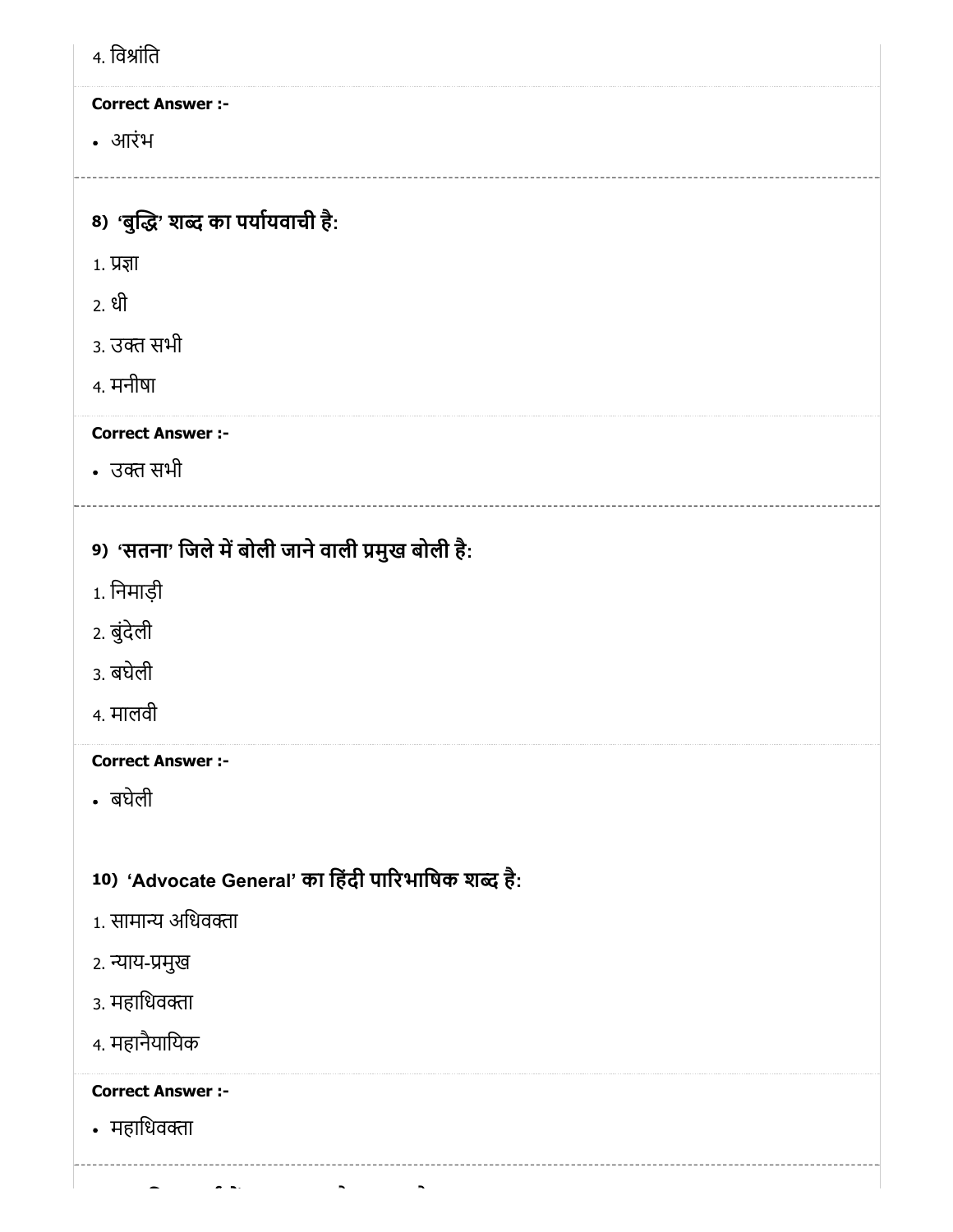# 11) 'अनिल दुबई में काम करता है'− वाक्य है:

- 1. आज्ञासूचक वाक्य
- 2. इच्छासूचक वाक्य
- 3. िवधानवाचक वा
- 4. संकेताथक वा

# Correct Answer :-

• विधानवाचक वाक्य

# 12) 'चरणकमल' पद में समास है:

- 1. अयीभाव
- 2. िगु
- 3. कमधारय
- 4. द्रंद्र

# Correct Answer :-

कमधारय

# 13) 'जिन दिन देखे वे कुसुम गई सु-बीति बहार, अब अलि रही गुलाब में अपत कंटीली डार'− पंक्ति में है :

- 1. अन्योक्ति अलंकार
- 2. सहोक्ति अलंकार
- 3. अतिशयोक्ति अलंकार
- 4. विशेषोक्ति अलंकार

# Correct Answer :-

• अन्योक्ति अलंकार

14) 'आज्ञा' शब्द है:

- 1. संकर
- 2. तत्सम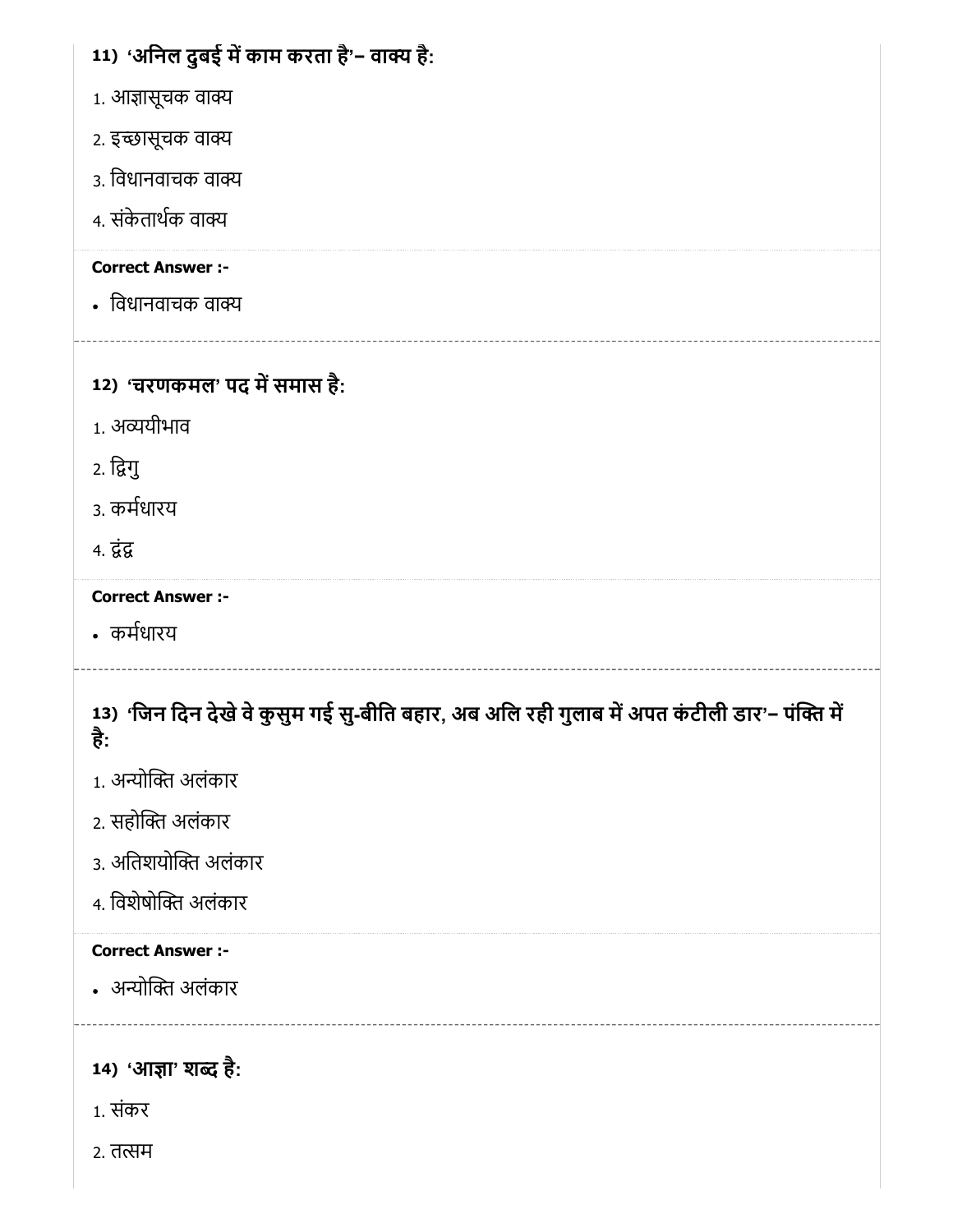- 3. तद्भव
- 4. देशज

• तत्सम

# 15) खड़ीबोली या कौरवीबोली आती है :

- 1. पूर्वी हिंदी के अंतर्गत
- 2. िबहारी िहंदी के अंतगत
- 3. राजथानी िहंदी के अंतगत
- 4. पिमी िहंदी के अंतगत

# Correct Answer :-

पिमी िहंदी के अंतगत

# 16) मध्यप्रदेश से प्रकाशित पत्रिका है:

- 1. कथािबंब
- 2. अहा िजंदगी
- 3. अगला
- 4. तद्भव

# Correct Answer :-

अहा िजंदगी

# 17) निर्म्नालेखित में विलोम शब्द-युग्म नहीं है:

- 1. अल्प-प्रचुर
- 2. उग्र-सौम्य
- 3. उवर-ऊसर
- 4. घात-प्रतिघात

# Correct Answer :-

• घात-प्रतिघात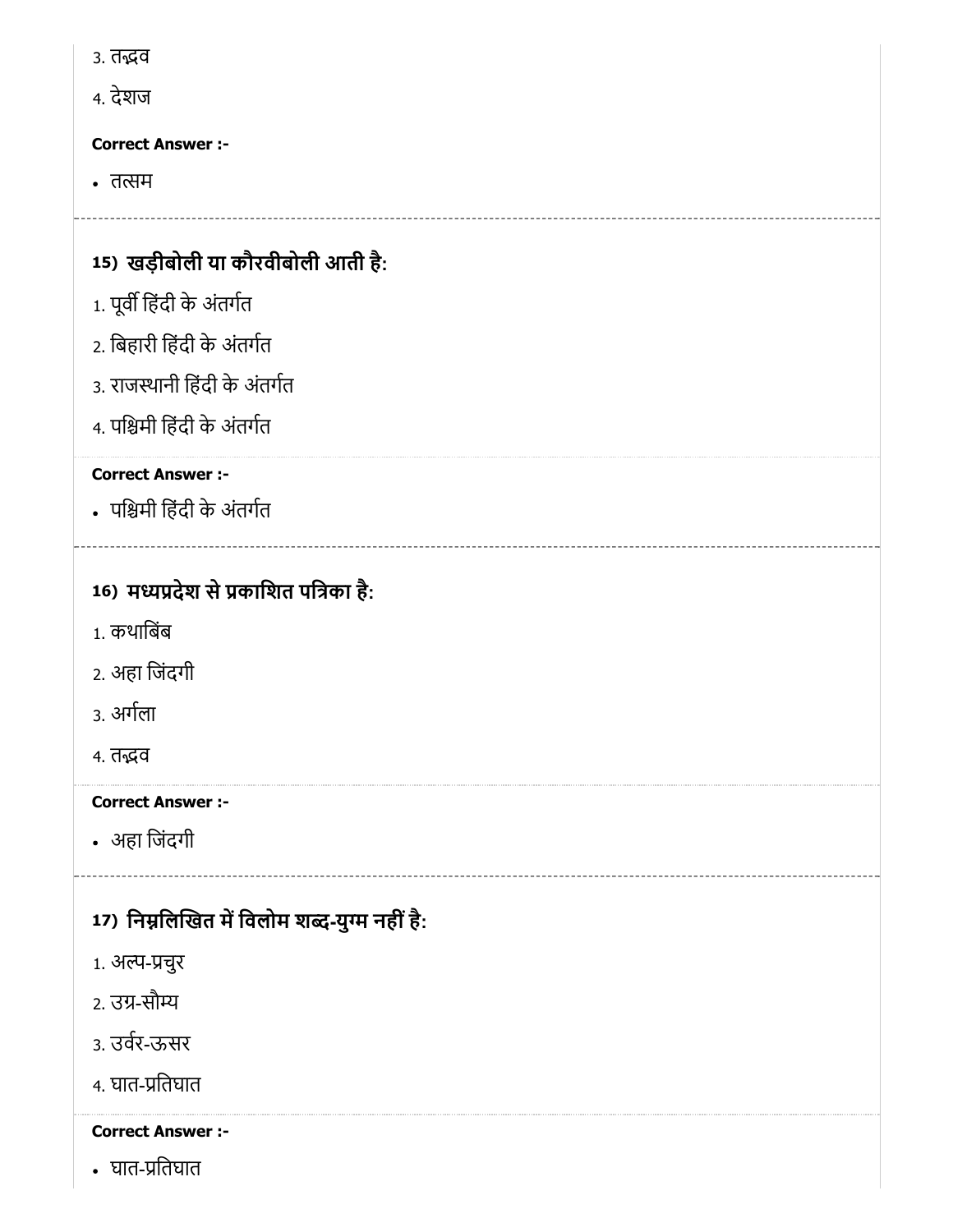# 18) निम्नलिखित में शुद्ध वाक्य है:

- 1. गाड़ी छूट गया अतः मैं न आ सका।
- 2. सुबह आठ बजे मिलना।
- 3. मालवीयजी ने उसे गीता की प्रति दिया।
- 4. वह उत्तर की और जा रहा है।

# Correct Answer :-

• सुबह आठ बजे मिलना।

# 19) निम्नलिखित में शुद्ध शब्द है:

- 1. णीत
- 2. अन
- 3. अनािधकार
- 4. अनुकुल

Correct Answer :-

णीत

# 20) निर्म्नालेखित में समोच्चरित भिन्नार्थक शब्द-युग्म नहीं है:

- 1. झन-झन
- 2. जरा-ज़रा
- 3. अवलंब-अिवलंब
- 4. अंक-अंग

# Correct Answer :-

झन-झन

Topic:- General Maths

# 1) DIRECTIONS: Find the wrong term in the given number series:/िनदश: दी ई संख्या श्रेणी में गलत पद ज्ञात करें: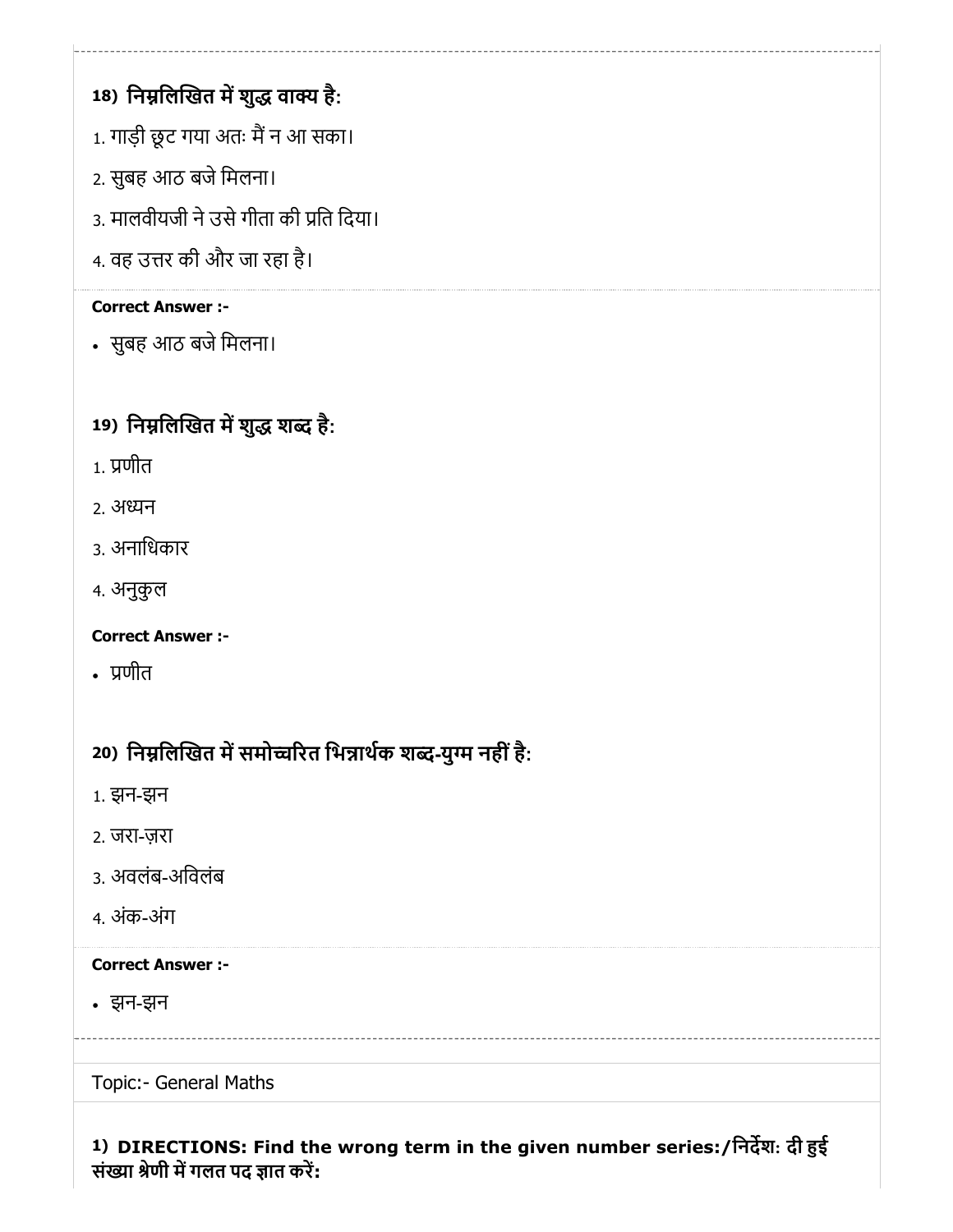| 8, 5, 6.5, 11, 26, 68, 207.5                                                                                                                              |
|-----------------------------------------------------------------------------------------------------------------------------------------------------------|
| 1.11                                                                                                                                                      |
| 2.68                                                                                                                                                      |
| 3.6.5                                                                                                                                                     |
| 4.26                                                                                                                                                      |
| <b>Correct Answer :-</b>                                                                                                                                  |
| $\cdot$ 11                                                                                                                                                |
|                                                                                                                                                           |
| 2) Each interior angle of a regular polygon is 120°. The number of sides is:/ एक<br>समबहुभुज का प्रत्येक अन्तःकोण 120° है, तो उसके भुजाओं की संख्या होगी: |
| 1.8                                                                                                                                                       |
| 2.7                                                                                                                                                       |
| 3.6                                                                                                                                                       |
| 4.5                                                                                                                                                       |
| <b>Correct Answer :-</b>                                                                                                                                  |
| $\cdot$ 6                                                                                                                                                 |
|                                                                                                                                                           |
|                                                                                                                                                           |
| 3) The roots of the quadratic equation $x^2 + 10x + 21 = 0$ are :/द्विघात समीकरण $x^2$<br>+ $10x + 21 = 0$ के मूल है:                                     |
| 1.4,2                                                                                                                                                     |
| 2.7, 3                                                                                                                                                    |
| $3. -3, 7$                                                                                                                                                |
| $4. -7, -3$                                                                                                                                               |
| <b>Correct Answer :-</b>                                                                                                                                  |
| $-7, -3$                                                                                                                                                  |

1. 8%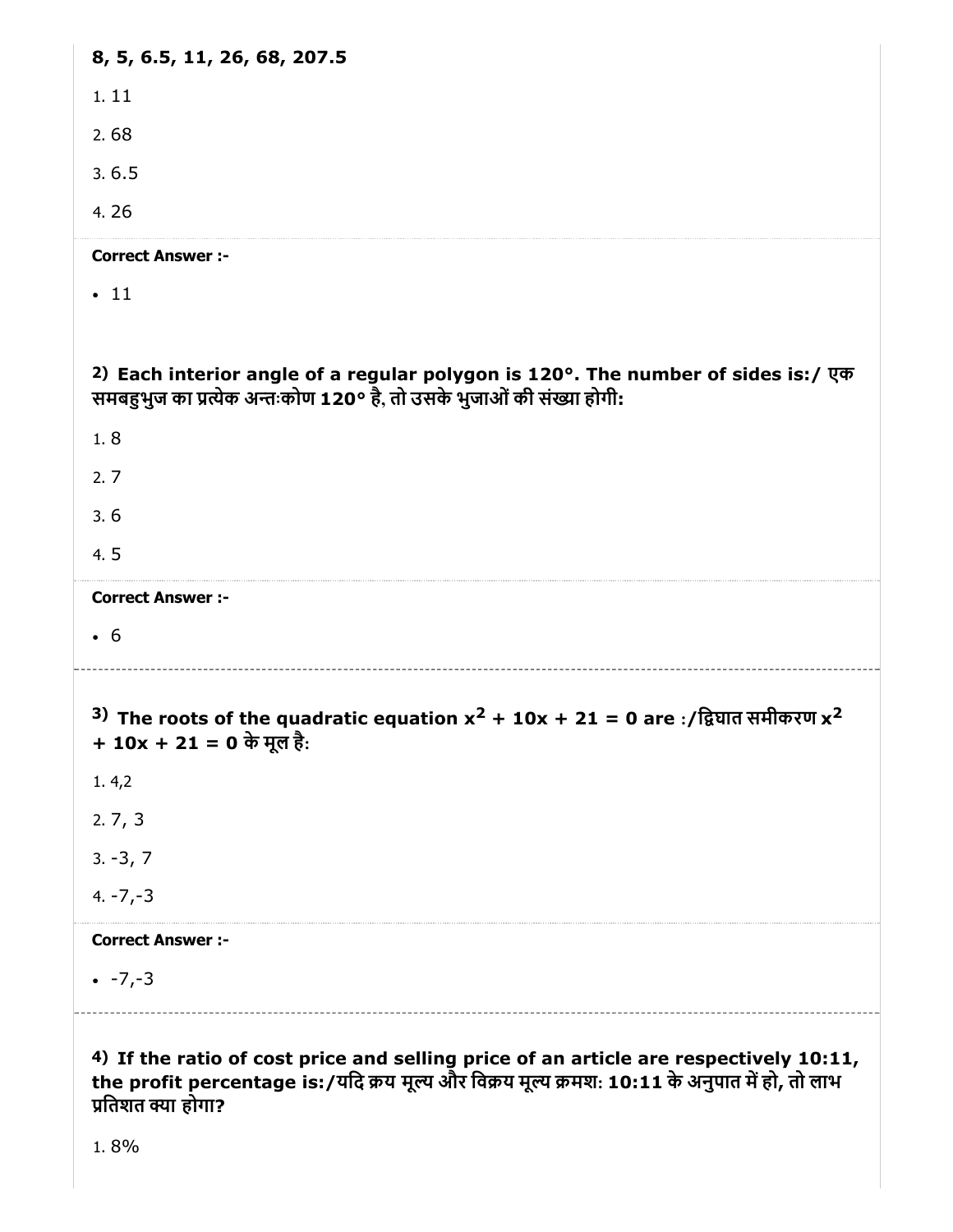| $2.1\%$                                                                                                                                                                                                                                                                                                                                                 |  |  |
|---------------------------------------------------------------------------------------------------------------------------------------------------------------------------------------------------------------------------------------------------------------------------------------------------------------------------------------------------------|--|--|
| 3.5%                                                                                                                                                                                                                                                                                                                                                    |  |  |
| 4.10%                                                                                                                                                                                                                                                                                                                                                   |  |  |
| <b>Correct Answer :-</b>                                                                                                                                                                                                                                                                                                                                |  |  |
| $\cdot$ 10%                                                                                                                                                                                                                                                                                                                                             |  |  |
| 5) The sum of a non-zero number and its reciprocal is 2. What is that number?/<br>एक अशून्य संख्या और उसके व्युत्क्रम का योग 2 है। वह संख्या क्या है?                                                                                                                                                                                                   |  |  |
| 1.4                                                                                                                                                                                                                                                                                                                                                     |  |  |
| 2.2                                                                                                                                                                                                                                                                                                                                                     |  |  |
| 3.1                                                                                                                                                                                                                                                                                                                                                     |  |  |
| 4.0                                                                                                                                                                                                                                                                                                                                                     |  |  |
| <b>Correct Answer :-</b>                                                                                                                                                                                                                                                                                                                                |  |  |
| $\cdot$ 1                                                                                                                                                                                                                                                                                                                                               |  |  |
|                                                                                                                                                                                                                                                                                                                                                         |  |  |
| 6) The sum of the internal angles of a regular polygon is 1440°. The number of<br>sides is:/एक समबहुभुज के आंतरिक कोणों का योग 1440° है। भुजाओं की संख्या है:                                                                                                                                                                                           |  |  |
|                                                                                                                                                                                                                                                                                                                                                         |  |  |
| 1.8                                                                                                                                                                                                                                                                                                                                                     |  |  |
| 2.6                                                                                                                                                                                                                                                                                                                                                     |  |  |
| 3.12                                                                                                                                                                                                                                                                                                                                                    |  |  |
| 4.10                                                                                                                                                                                                                                                                                                                                                    |  |  |
| <b>Correct Answer:-</b>                                                                                                                                                                                                                                                                                                                                 |  |  |
| $-10$                                                                                                                                                                                                                                                                                                                                                   |  |  |
|                                                                                                                                                                                                                                                                                                                                                         |  |  |
| 7) 5 years ago, the father's present age was 3 times of his son's age. 5 years<br>hence the ratio between the ages of the father and the son will be 11: 5. Find<br>the father's present age./5 वर्ष पूर्व पिता की वर्तमान आयु, पुत्र की आयु की तीन गुनी थी। 5 वर्ष बाद<br>पिता और पुत्र की आयु का अनुपात 11:5 हो जाएगा। पिता की वर्तमान आयु ज्ञात करो। |  |  |
| 1.50 years/50 वर्ष                                                                                                                                                                                                                                                                                                                                      |  |  |
| 2.55 years/55 वर्ष                                                                                                                                                                                                                                                                                                                                      |  |  |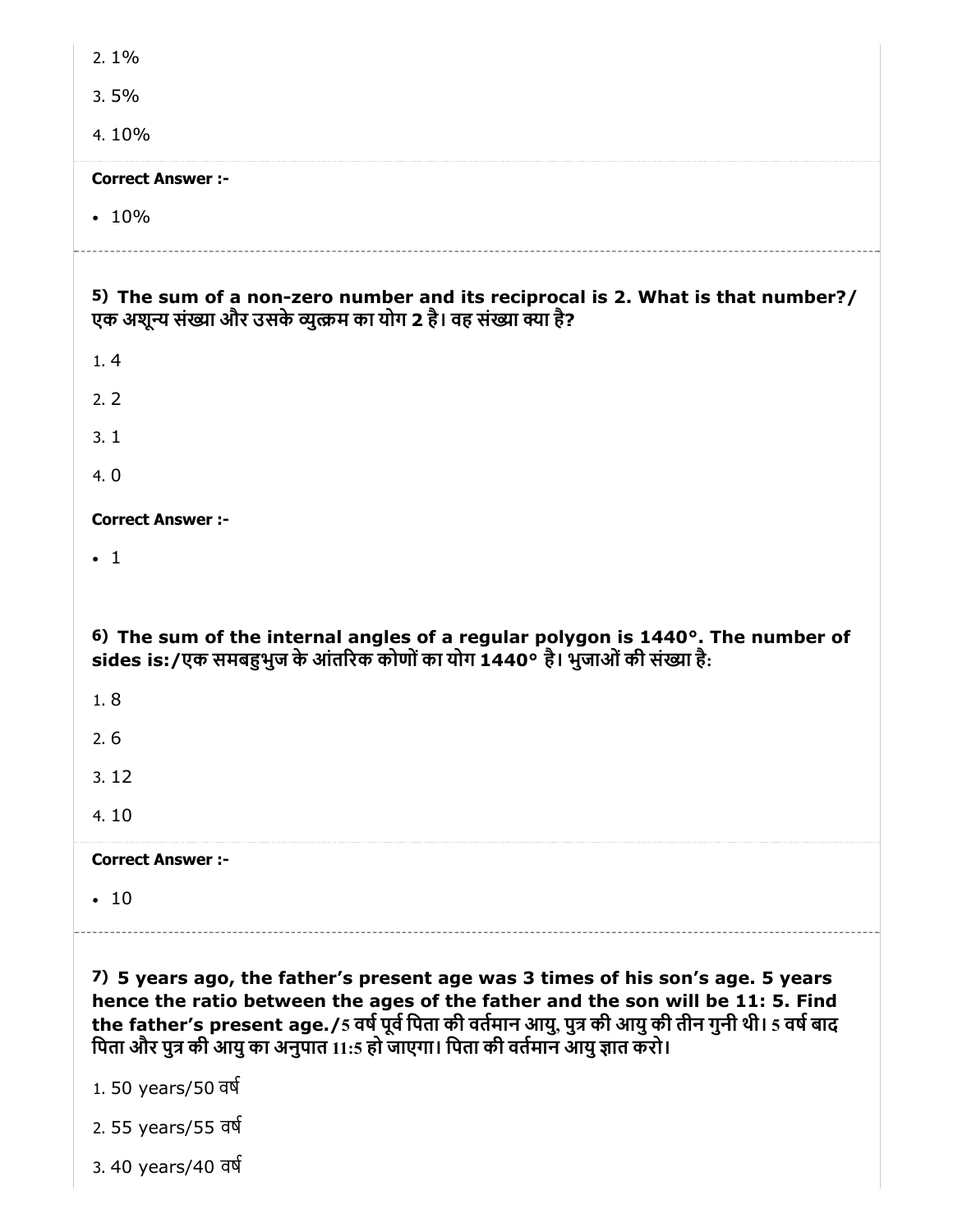| <b>Correct Answer :-</b>                                                                                                                                                                                                                                                                                                                                                                                                                                                     |
|------------------------------------------------------------------------------------------------------------------------------------------------------------------------------------------------------------------------------------------------------------------------------------------------------------------------------------------------------------------------------------------------------------------------------------------------------------------------------|
| • 50 years/50 वर्ष                                                                                                                                                                                                                                                                                                                                                                                                                                                           |
| 8) A, B and C contract to do a work for Rs.4200. A can do the work in 6 days, B<br>in 10 days and C in 12 days. If they work together to do the work, what is the<br>share of C (in Rs.)?/ $\rm A,B$ और $\rm C$ द्वारा किसी काम को पूरा करने के लिए रु. 4200 में ठेका लिया गया। $\rm A$<br>अकेला उस काम को 6 दिनों में, B अकेला उसे 10 दिनों में तथा C अकेला उसे 12 दिनों में कर सकता है। यदि वे<br>तीनो एक साथ कार्य करें, तो $\mathbf c$ को कितनी मजदूरी (रु. में) मिलेगी? |
| 1.1000                                                                                                                                                                                                                                                                                                                                                                                                                                                                       |
| 2.2000                                                                                                                                                                                                                                                                                                                                                                                                                                                                       |
| 3.1500                                                                                                                                                                                                                                                                                                                                                                                                                                                                       |
| 4.1200                                                                                                                                                                                                                                                                                                                                                                                                                                                                       |
| <b>Correct Answer :-</b>                                                                                                                                                                                                                                                                                                                                                                                                                                                     |
| • 1000                                                                                                                                                                                                                                                                                                                                                                                                                                                                       |
| 9) DIRECTIONS: What should come in place of the question mark (?) in the                                                                                                                                                                                                                                                                                                                                                                                                     |
| following series?/निर्देश: निम्नलिखित श्रेणी में प्रश्नवाचक चिन्ह (?) के स्थान पर क्या आना चाहिए?                                                                                                                                                                                                                                                                                                                                                                            |
| 5, 6, ?, 40, 89, 170, 291                                                                                                                                                                                                                                                                                                                                                                                                                                                    |
| 1.15                                                                                                                                                                                                                                                                                                                                                                                                                                                                         |
| 2.89                                                                                                                                                                                                                                                                                                                                                                                                                                                                         |
| 3.6                                                                                                                                                                                                                                                                                                                                                                                                                                                                          |
| 4.40                                                                                                                                                                                                                                                                                                                                                                                                                                                                         |
| <b>Correct Answer :-</b>                                                                                                                                                                                                                                                                                                                                                                                                                                                     |
| $\cdot$ 15                                                                                                                                                                                                                                                                                                                                                                                                                                                                   |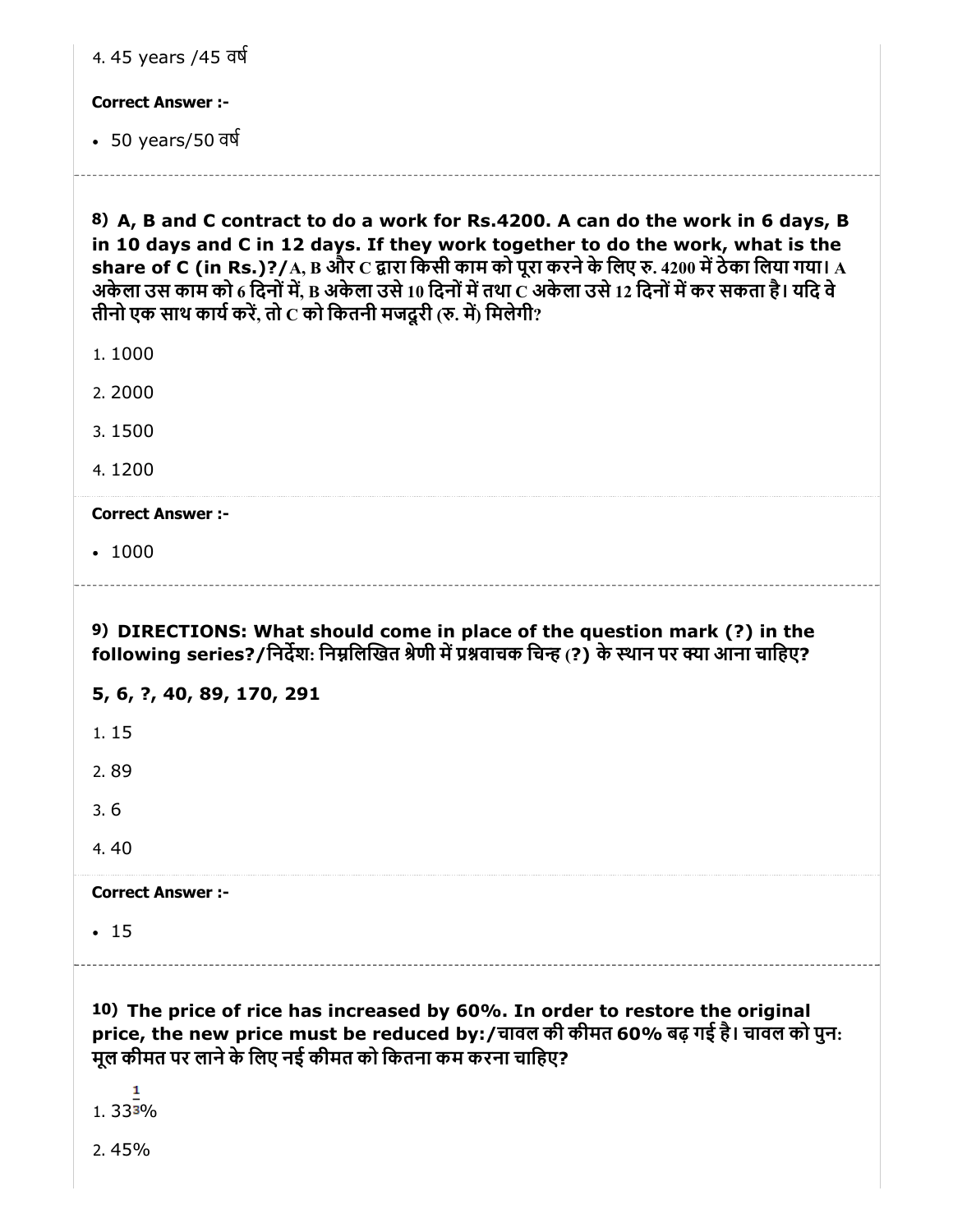| $3.40\%$ |  |
|----------|--|
| 4. 372%  |  |

1  $\cdot$  372%

11) A, B and C contract to do a work for Rs.6500. A can do the work in 10 days, B in 15 days and C in 20 days. If they are working together to do the work, what is the share of B(in Rs.)?/ A, B और C द्वारा एक काम को पूरा करने के लिए रु. 6500 में ठेका लिया गया। A अकेला उस काम को 10 दिनों में, B अकेला उसे 15 दिनों में और C अकेला उसे 20 दिनों में पूरा कर सकता है। यदि वे तीनों मिलकर उसको पूरा करें, तो B की मजदूरी (रु.में) कितनी होगी?

1. 2000

2. 2500

3. 3000

4. 1500

Correct Answer :-

 $.2000$ 

12) The average score of a batsmen is 50 runs per inning. In the next 5 inning, he scores 400 runs and thereby increases his batting average by 5 runs. The total numbers of inning played by him till last match is:/एक बलेबाज का औसत रन 50 रन प्रति पारी है। अगले 5 पारियों में वह 400 रन बनाता है जिससे उसका औसत 5 रन प्रति पारी बढ़ जाता है। उसके द्वारा अंतिम मैंच तक खेले गए पारियों की संख्या है:

1. 30 2. 25 3. 40 4. 50 Correct Answer :-  $-30$ 3 13) In what time the simple interest on a sum of money be  $8$  of the principal with rate of interest 3 $^{\mathrm{\bar{g}}}$  %?/कितने समय में किसी धन का साधारण ब्याज,  $3^{\mathrm{\bar{g}}}$ % की दर से मूलधन का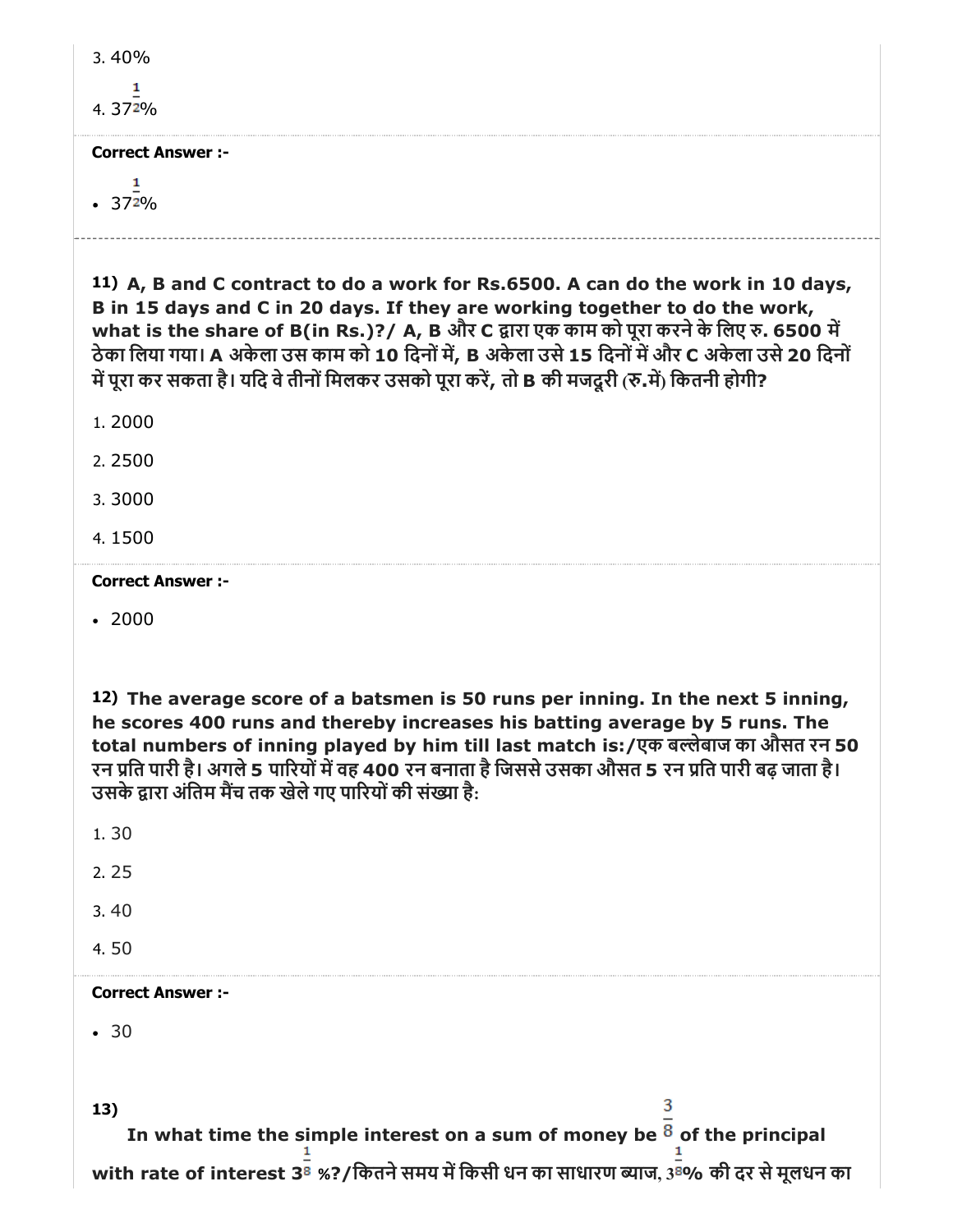# 3 <mark>8</mark> गुना हो जायेगा?

- 1. 12 years/12 वष
- 2. 15 years/15 वष
- 3. 9 years/9 वष
- 4. 6 years/6 वष

# Correct Answer :-

12 years/12 वष

14) The respective ratio of the present ages of son, mother, father and grandfather is 2: 7:8: 12. The average present age of son and mother is 27 years. What will be mother's age after 7 years?/पुत्र, माता, पिता और दादा की वर्तमान आयु का अनुपात क्रमशः 2 : 7:8: 12 है। पुत्र और माता की वर्तमान औसत आयु 27 वर्ष है। 7 वर्ष पश्चात माता की आयु क्या होगी?

- 1. 49 years/49 वष
- 2. 40 years/40 वष
- 3. 41 years/41 वष
- 4. 48 years/48 वष

# Correct Answer :-

49 years/49 वष

15) Two persons start walking in opposite directions at 5 km/hr and 4 km/hr respectively. After how many hours will they be 45 km apart?/दो व्यक्ति विपरीत दिशा में क्रमश: 5 किमी/घंटा और 4 किमी/घंटा की गति से चलना प्रारम्भ करते है, कितने घंटे बाद वे लोग एक दूसरे से 45 किमी दूर होंगे ?

- 1. 7 hours/ 7 घंटा
- 2. 11 hours/11 घंटा
- 3. 5 hours/5 घंटा
- 4. 9 hours/ 9 घंटा

# Correct Answer :-

5 hours/5 घंटा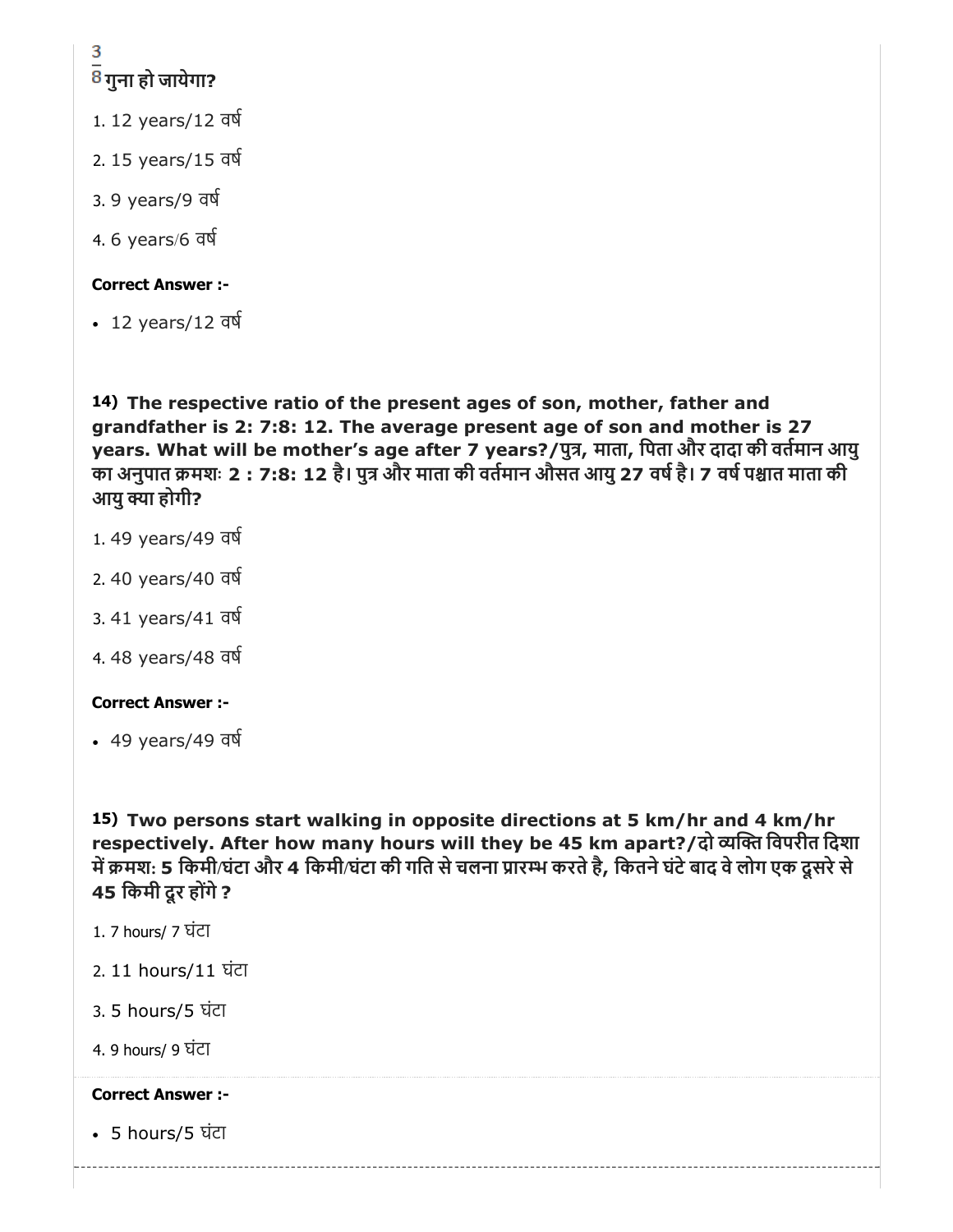| 16) Find the smallest of the following fractions./निम्नलिखित भिन्नों में से सबसे छोटी भिन्न<br>ज्ञात करें।                                                                                                                                                                             |
|----------------------------------------------------------------------------------------------------------------------------------------------------------------------------------------------------------------------------------------------------------------------------------------|
| $\frac{1}{1}$                                                                                                                                                                                                                                                                          |
| $\frac{3}{2}$                                                                                                                                                                                                                                                                          |
| $\frac{20}{81}$                                                                                                                                                                                                                                                                        |
| 9<br>$4\overline{43}$                                                                                                                                                                                                                                                                  |
| <b>Correct Answer :-</b>                                                                                                                                                                                                                                                               |
| 9<br>$-43$                                                                                                                                                                                                                                                                             |
|                                                                                                                                                                                                                                                                                        |
|                                                                                                                                                                                                                                                                                        |
| 17) Find the largest of the following fractions./निम्नलिखित भिन्नों में से सबसे बड़ी भिन्न ज्ञात<br>करें।                                                                                                                                                                              |
|                                                                                                                                                                                                                                                                                        |
| $\frac{27}{33}$                                                                                                                                                                                                                                                                        |
| 47<br>2.53                                                                                                                                                                                                                                                                             |
| 17<br>$3\overline{23}$                                                                                                                                                                                                                                                                 |
| 37                                                                                                                                                                                                                                                                                     |
| $4\overline{43}$                                                                                                                                                                                                                                                                       |
| <b>Correct Answer :-</b>                                                                                                                                                                                                                                                               |
| 47<br>$\overline{53}$                                                                                                                                                                                                                                                                  |
|                                                                                                                                                                                                                                                                                        |
| 18) A boat can row 15 km per hour downstream and 9 km per hour upstream.<br>The speed (in km/hour) of the boat in still water is:/ एक नाव अनुप्रवाह में 15 किमी/घंटा<br>की गति से और ऊर्ध्वप्रवाह में 9 किमी/घंटा की गति से चल सकता है। स्थिर जल में नाव की गति (किमी/घंटा में)<br>है: |
| 1.8                                                                                                                                                                                                                                                                                    |
| 2.15                                                                                                                                                                                                                                                                                   |
| 3.12                                                                                                                                                                                                                                                                                   |